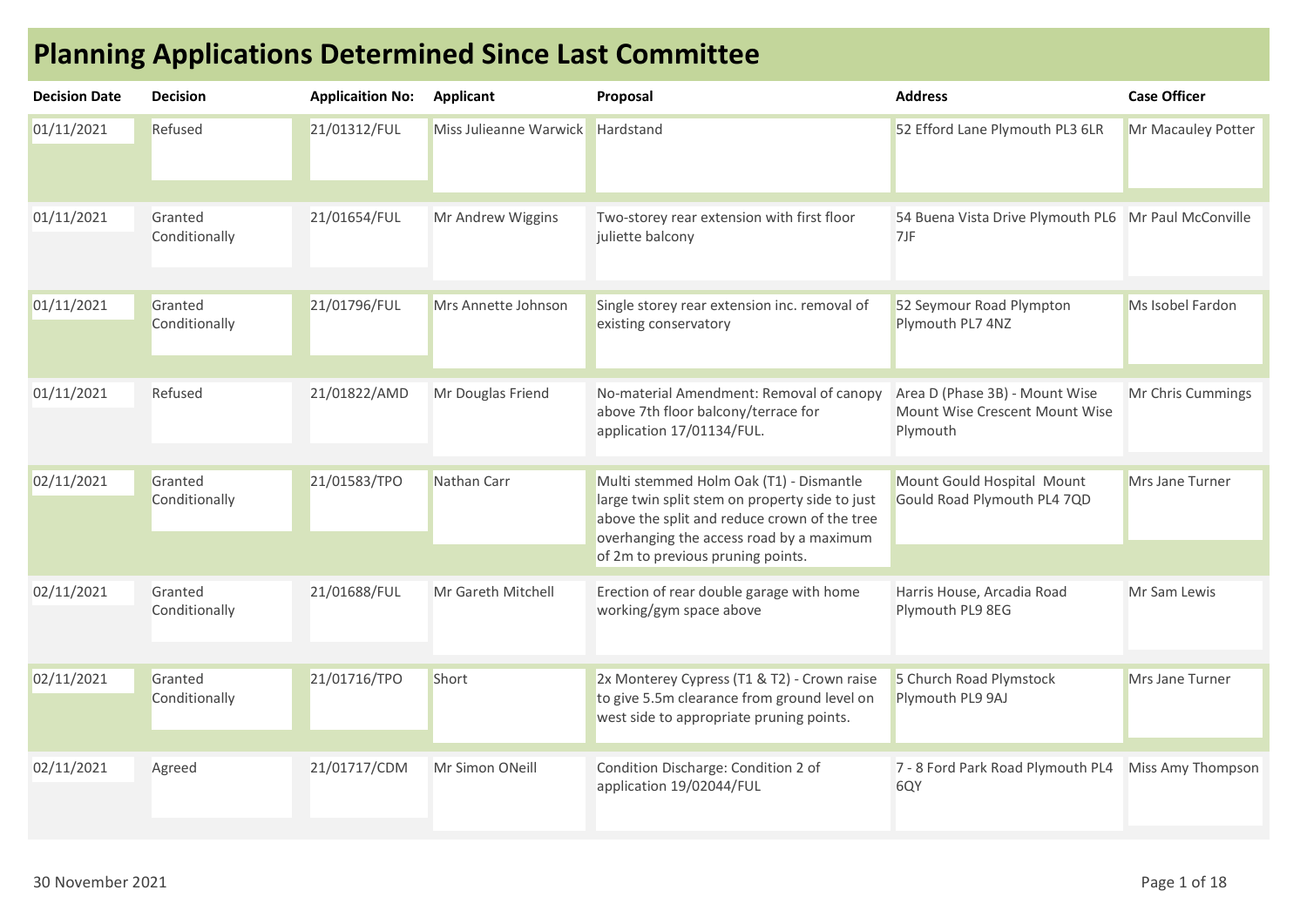| <b>Decision Date</b> | <b>Decision</b>          | <b>Applicaition No:</b> | <b>Applicant</b>             | Proposal                                                                                                                                                                                                                                                                                                                                                                                                                                        | <b>Address</b>                                            | <b>Case Officer</b>    |
|----------------------|--------------------------|-------------------------|------------------------------|-------------------------------------------------------------------------------------------------------------------------------------------------------------------------------------------------------------------------------------------------------------------------------------------------------------------------------------------------------------------------------------------------------------------------------------------------|-----------------------------------------------------------|------------------------|
| 02/11/2021           | Granted<br>Conditionally | 21/01723/FUL            | Mr & Mrs Nigel Jude-<br>West | Single storey rear extension                                                                                                                                                                                                                                                                                                                                                                                                                    | 29 Valletort Road Plymouth PL1<br>5PH                     | Mr Mike Stone          |
| 02/11/2021           | Granted<br>Conditionally | 21/01763/TCO            | Mrs Anita Johnson            | Common Alder (STOK002) - Reduce upper<br>crown back to previous pruning points. Bay<br>(STOK005) - Reduce height and lateral spread<br>by 2m to facilitate clearance from footpath<br>and streetlight/bus stop. Ash (STOK006) -<br>Reduce to a height of 5-6m to enable<br>secondary canopy growth. Wild Cherry<br>(STOK12) - reduce back to previous reduction<br>points. Wild Cherry (STOK016) - reduce back<br>to previous reduction points. | Paviland Grange Stoke Plymouth<br>PL1 5PN                 | Mrs Jane Turner        |
| 02/11/2021           | Granted<br>Conditionally | 21/01765/TPO            | Mr Anderson                  | Chestnut (T1) - Crown lift by 2m over<br>driveway.Lime (T2) - Re-pollard to previous<br>points. Turkey Oak (T3) - Crown lift low<br>hanging branch over driveway by 2m and<br>reduce crown by 1-2m to natural growth<br>points. Chestnut (T4) - Re-pollard to previous<br>points. Eucalyptus (T5) - Remove due to wall<br>damage (not protected by TPO but<br>Conservation Area notification applies).                                          | 3 Collingwood Villas Collingwood<br>Road Plymouth PL1 5NZ | <b>Mrs Jane Turner</b> |
| 02/11/2021           | Granted<br>Conditionally | 21/01774/TPO            | Mr Gill                      | Eucalyptus (T1) - Reduce crown spread by 2m<br>and crown lift by 1.5m. Holly (T2) - Reduce<br>crown spread by 2m and crown lift by 1.5m.<br>Eucalyptus (T3) - Reduce crown spread by 2-<br>2.5m over car park. Eucalyptus (T4) - Reduce<br>crown spread by 2m all around and crown lift<br>by 2m.                                                                                                                                               | 1 The Moneycentre 1 Drake Circus<br>Plymouth PL1 1QH      | Mrs Jane Turner        |
| 02/11/2021           | Agreed                   | 21/01925/AMD            | Plymouth City Council        | Non-material Amendment: Change in<br>location of the compressor housing and<br>external pipework and cables for application<br>20/01912/FUL                                                                                                                                                                                                                                                                                                     | Ballard House, West Hoe Road<br>Plymouth PL1 3BJ          | Mr Mike Stone          |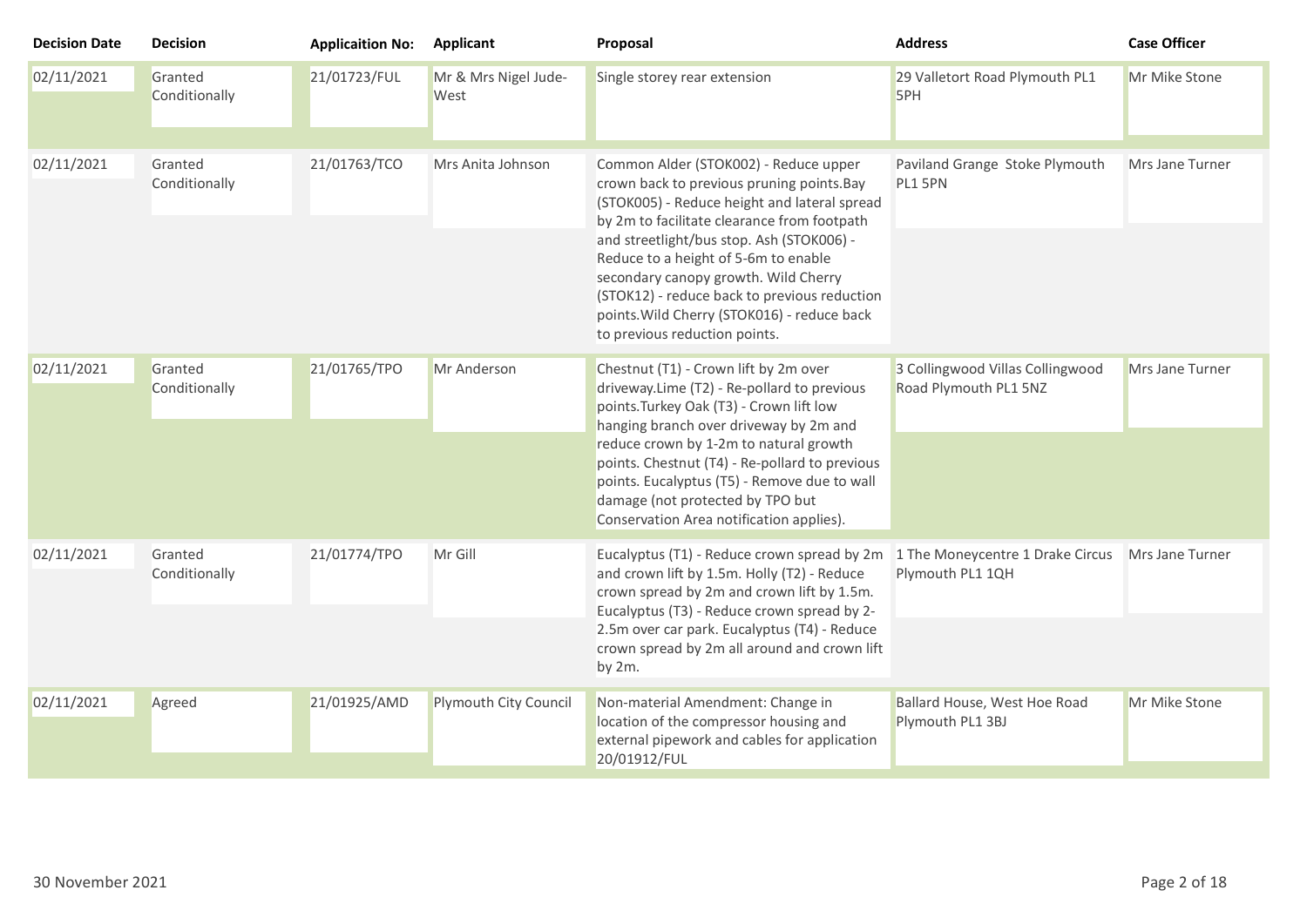| <b>Decision Date</b> | <b>Decision</b>          | <b>Applicaition No:</b> | <b>Applicant</b>      | Proposal                                                                                                                                                                                                                                  | <b>Address</b>                                                                                                                | <b>Case Officer</b> |
|----------------------|--------------------------|-------------------------|-----------------------|-------------------------------------------------------------------------------------------------------------------------------------------------------------------------------------------------------------------------------------------|-------------------------------------------------------------------------------------------------------------------------------|---------------------|
| 03/11/2021           | Agreed                   | 20/00060/CDM            | Mr Simon Wagemakers   | Condition Discharge: Conditions 4, 5, 6, 7, 8,<br>10, 11, 13 & 16 of application 18/00082/REM                                                                                                                                             | Land At Seaton Neighbourhood<br>(Phase 9) Plymouth                                                                            | Mr Chris Cummings   |
| 03/11/2021           | Refused                  | 21/01457/FUL            | Mr N Searles          | Erection of 2no dwellings and formation of<br>vehicular accesses (re-submission of<br>20/01712/FUL)                                                                                                                                       | Land At Farm Close (including Parts Mr Jon Fox<br>Of Former Gardens To 12 & 13<br>Reynolds Road) Plympton<br>Plymouth PL7 4PY |                     |
| 03/11/2021           | Granted<br>Conditionally | 21/01558/FUL            | Ms Caroline Kung      | Change of use of ground floor from retail to<br>1no flat (Class C3) inc. retention of smaller<br>retail unit at front of building. Internal and<br>external alterations plus alterations to first<br>floor flat (Part - retrospective)    | 146 Union Street Plymouth PL1 3HL Ms Abbey Edwards                                                                            |                     |
| 03/11/2021           | Granted<br>Conditionally | 21/01581/FUL            | Helen Needham         | Rear balcony, new French doors and external<br>staicase                                                                                                                                                                                   | 33 Cranmere Road Plymouth PL3<br>5JY                                                                                          | Mr Mike Stone       |
| 03/11/2021           | Granted<br>Conditionally | 21/01674/TPO            | Plymouth City Council | Ash (T1 & T2) - Fell due to ash dieback.<br>Cherry (T3) - Fell as dead. Ash (T4) - Reduce<br>to 6m above ground due to ash dieback.                                                                                                       | 9 Weir Road Plymouth PL6 8RR                                                                                                  | <b>Emily Browne</b> |
| 03/11/2021           | Granted<br>Conditionally | 21/01707/TCO            | <b>Marc</b>           | Bay tree (T1) - Remove right hand stem<br>(north west) to ground level. Bay tree (T2) -<br>Fell to allow pear tree growth. Apple tree<br>(T3) - Crown clean removing dead and<br>crossing branches not cutting above 25mm in<br>diameter. | 63 Mannamead Road Plymouth<br>PL3 4SS                                                                                         | <b>Emily Browne</b> |
| 03/11/2021           | Refused                  | 21/01739/AMD            | Mr & Mrs Head         | Non-material Amendment: Change roof from<br>pitched to flat with sky latern for application<br>21/01382/FUL                                                                                                                               | 93 Lakeside Drive Plymouth PL5<br>2SL                                                                                         | Mr Macauley Potter  |
| 03/11/2021           | Granted<br>Conditionally | 21/01762/TCO            | Mr Paul Price         | Single stemmed Sycamore closest to road -<br>Fell                                                                                                                                                                                         | 5 Woodbine Cottages Dark Street<br>Lane Plymouth PL7 1PR                                                                      | Mrs Jane Turner     |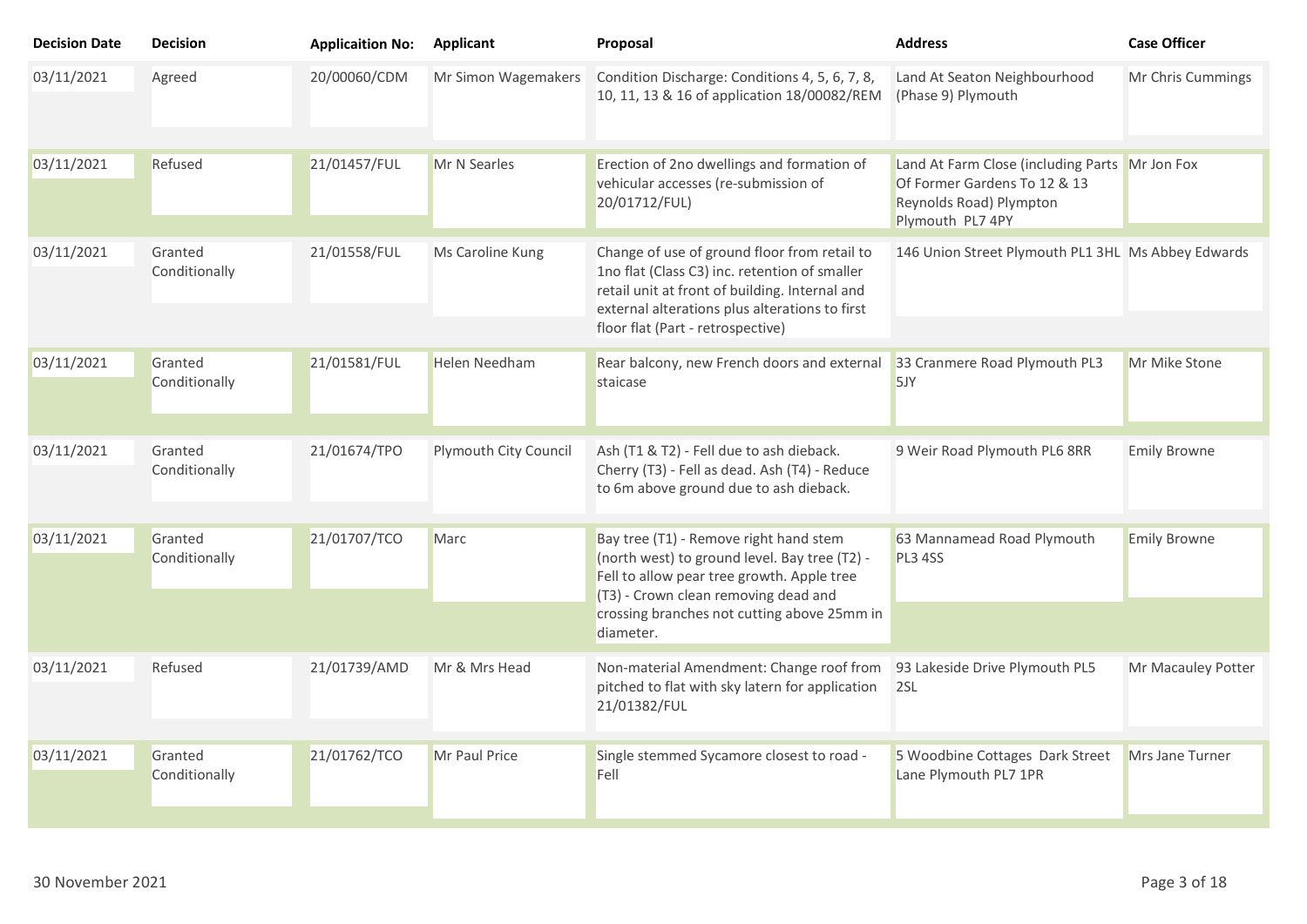| <b>Decision Date</b> | <b>Decision</b>                    | <b>Applicaition No:</b> | <b>Applicant</b>      | Proposal                                                                                                                                                                                                                       | <b>Address</b>                                                         | <b>Case Officer</b> |
|----------------------|------------------------------------|-------------------------|-----------------------|--------------------------------------------------------------------------------------------------------------------------------------------------------------------------------------------------------------------------------|------------------------------------------------------------------------|---------------------|
| 03/11/2021           | Agreed                             | 21/01771/CDM            | <b>Claire Sparkes</b> | Condition Discharge: Condition 6 of<br>application 17/01732/FUL                                                                                                                                                                | Gables Farm Dogs & Cats Home<br>204 Merafield Road Plymouth PL7<br>1UQ | Mrs Karen Gallacher |
| 03/11/2021           | Granted<br>Conditionally           | 21/01797/FUL            | Mr C Tucker           | New bay window to front elevation                                                                                                                                                                                              | 43 Seymour Road Plympton<br>Plymouth PL7 4NY                           | Ms Isobel Fardon    |
| 04/11/2021           | Granted<br>Conditionally           | 21/01499/S73            | Mr Graeme Bothwell    | Variation of Condition 1 (Plans) & 21 (Roof<br>Additions) and addition of condition (to allow<br>roof plant works to be undertaken prior to<br>certain conditions being discharged) in<br>relation to application 20/00673/FUL | The Laboratory Hoe Road<br>Plymouth PL1 2PB                            | Mr Paul Webber      |
| 04/11/2021           | Granted<br>Conditionally           | 21/01559/FUL            | Mr Marcus Lory        | Detached garage                                                                                                                                                                                                                | 12 Bellingham Crescent Plymouth<br>PL7 2QP                             | Mr Macauley Potter  |
| 04/11/2021           | Granted<br>Conditionally           | 21/01686/FUL            | Mr Chris Jeffery      | Hardstand for off road parking                                                                                                                                                                                                 | 134 Kings Tamerton Road<br>Plymouth PL5 2BP                            | Mr Paul McConville  |
| 05/11/2021           | Refused                            | 21/01029/FUL            | Mr Dingle             | Demolition of existing buildings and erection<br>of single storey 'drive thru' restaurant                                                                                                                                      | 201 Tavistock Road Plymouth PL6<br>5DA                                 | Mr Chris King       |
| 05/11/2021           | Granted<br>Conditionally           | 21/01217/LBC            | Mr Peter Hawking-Sach | Roof repairs, tiling of dormer windows, re-<br>instatement of fireplace, basement room<br>conversion, and other minor internal<br>alterations/repairs                                                                          | 1 Pound Street Plymouth PL1 3RH                                        | Mr Sam Lewis        |
| 05/11/2021           | Permission Granted<br>in Principle | 21/01290/PIP            | Ms Caroline Kung      | New build dwelling (re-submission of<br>20/01114/PIP)                                                                                                                                                                          | 146 Union Street Plymouth PL1<br>3HL                                   | Ms Abbey Edwards    |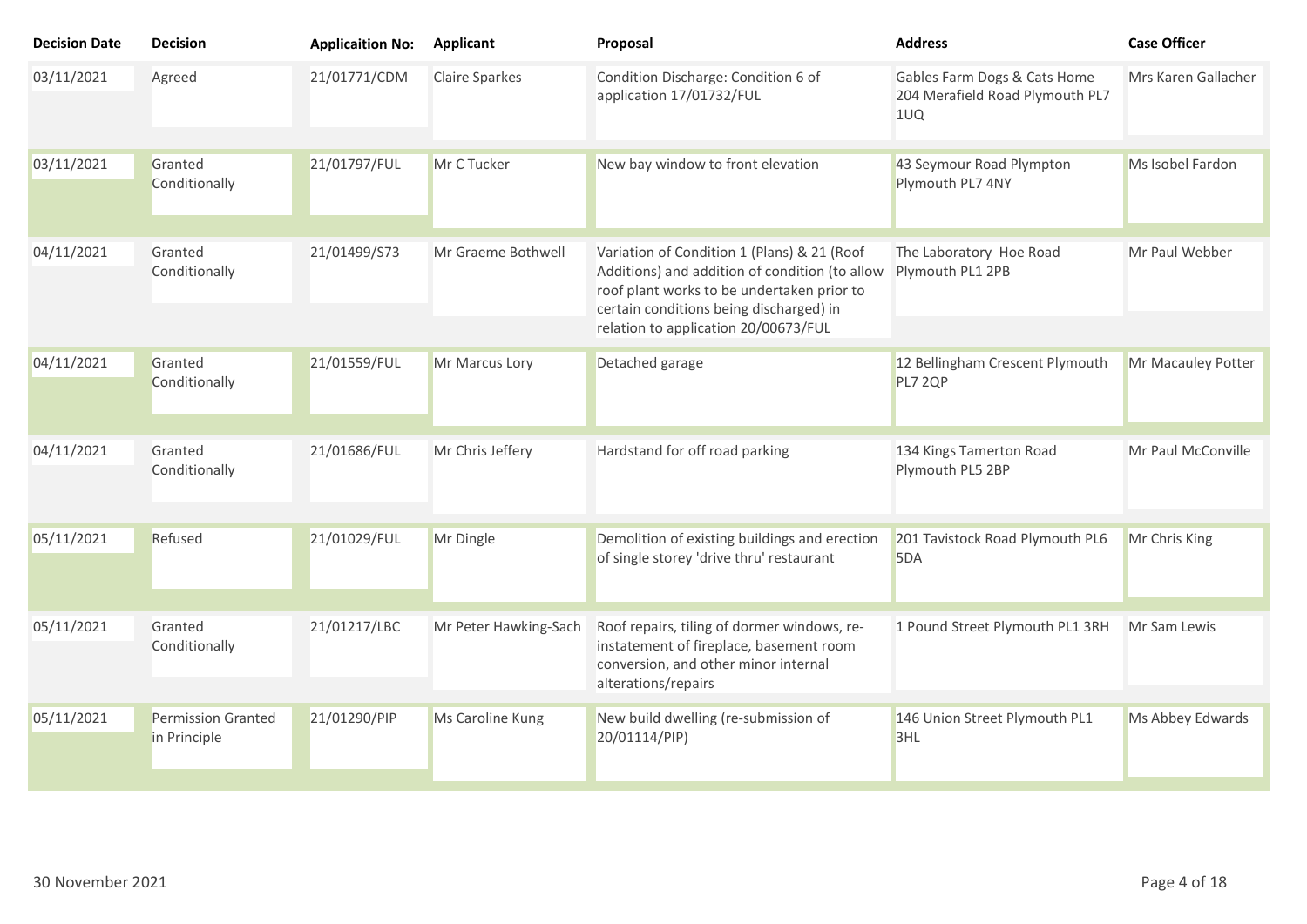| <b>Decision Date</b> | <b>Decision</b>          | <b>Applicaition No:</b> | <b>Applicant</b>    | Proposal                                                                                                              | <b>Address</b>                                           | <b>Case Officer</b> |
|----------------------|--------------------------|-------------------------|---------------------|-----------------------------------------------------------------------------------------------------------------------|----------------------------------------------------------|---------------------|
| 05/11/2021           | Granted<br>Conditionally | 21/01292/FUL            | Mr Richard Burt     | Erection of detached two/part-three storey<br>dwellinghouse (Class C3) together with<br>shared hardstanding           | 36 Sherford Road Plymouth PL9<br>8BS                     | Mr Sam Lewis        |
| 05/11/2021           | Granted<br>Conditionally | 21/01459/FUL            | Miss Catherine Legg | Front extension to make a sun lounge<br>(resubmission of 21/00254/FUL)                                                | 836 Wolseley Road Plymouth PL5<br>1JU                    | Mr Paul McConville  |
| 05/11/2021           | Granted<br>Conditionally | 21/01580/FUL            | Mr M Worth          | Extension of existing driveway and<br>installation of new flat roof and roof lantern<br>on existing rear conservatory | 142 Aberdeen Avenue Plymouth<br>PL5 3UW                  | Mr Macauley Potter  |
| 05/11/2021           | Agreed                   | 21/01712/CDMLB Jean Day |                     | Condition Discharge: Condition 3 of<br>application 20/01550/LBC                                                       | 3 Friars Lane Plymouth PL1 2LH                           | Ms Abbey Edwards    |
| 05/11/2021           | Granted<br>Conditionally | 21/01768/FUL            | Mr & Mrs Trott      | Demolition of detached garage and erection<br>of two-storey side and single storey rear<br>extension                  | 10 Segrave Road Plymouth PL2 3DR Miss Emily Godwin       |                     |
| 05/11/2021           | Granted<br>Conditionally | 21/01769/FUL            | Mr Phil Eyre        | Single storey rear and side extension                                                                                 | 7 Lang Grove Plymouth PL9 8NP                            | Miss Emily Godwin   |
| 08/11/2021           | Agreed                   | 21/01083/CDM            | Paul Jakuc          | Condition Discharge: Conditions 4 and 5 of<br>application 18/00667/FUL (Appeal Ref:<br>APP/N1160/W/18/3215620)        | 135 Alexandra Road Mutley<br>Plymouth PL4 7EG            | Mr Chris King       |
| 08/11/2021           | Granted<br>Conditionally | 21/01375/FUL            | lan Carnwell        | Installation of a modular classroom block<br>(temporary for up to 3no. years)                                         | Pilgrim Primary School Oxford<br>Street Plymouth PL1 5BQ | Mr Sam Lewis        |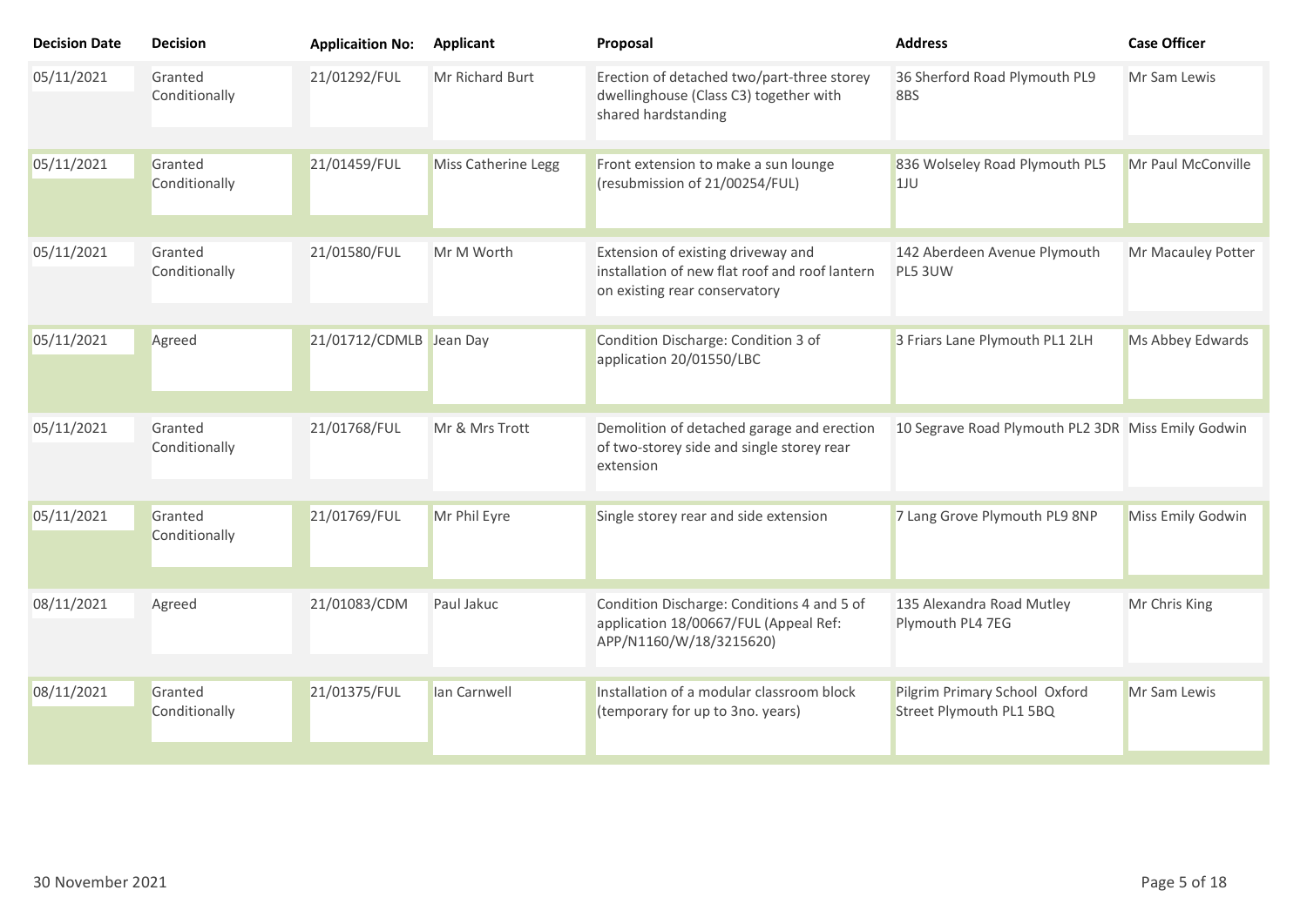| <b>Decision Date</b> | <b>Decision</b>          | <b>Applicaition No:</b> | <b>Applicant</b>                | Proposal                                                                                                                                                             | <b>Address</b>                                             | <b>Case Officer</b> |
|----------------------|--------------------------|-------------------------|---------------------------------|----------------------------------------------------------------------------------------------------------------------------------------------------------------------|------------------------------------------------------------|---------------------|
| 08/11/2021           | Granted<br>Conditionally | 21/01473/FUL            | A Shepherd                      | Subdivision of house (Class C3) to create two<br>separate dwellings (Class C3) including<br>additional storey for rear tenement (part<br>retrospective).             | 21 Neswick Street Plymouth PL1 5JJ Mr Mike Stone           |                     |
| 08/11/2021           | Agreed                   | 21/01624/CDM            | Aviva Investors<br>Pensions Ltd | <b>Condition Discharge: Conditions 3</b><br>(Contaminated Land), 6 (District Heat<br>Network), 8 (Street Details) and 9 (Tree<br>Protection Measures) of application | Derriford Hospital Derriford Road<br>Plymouth PL6 8DH      | Mr Chris Cummings   |
|                      |                          |                         |                                 | 17/01166/FUL                                                                                                                                                         |                                                            |                     |
| 08/11/2021           | Granted<br>Conditionally | 21/01694/FUL            | Mr G Bray                       | Formation of rear balcony area over existing<br>flat roof                                                                                                            | 361 Fort Austin Avenue Plymouth<br>PL6 5TG                 | Mr Macauley Potter  |
| 08/11/2021           | Granted<br>Conditionally | 21/01714/FUL            | Mr Christian Kent               | Detached merchandise retail unit                                                                                                                                     | Home Park Football Ground<br>Outland Road Plymouth PL2 3DQ | Mr Sam Lewis        |
| 08/11/2021           | Granted<br>Conditionally | 21/01715/ADV            | Mr Christian Kent               | Signage/graphics for proposed merchandise<br>unit                                                                                                                    | Home Park Football Ground<br>Outland Road Plymouth PL2 3DQ | Mr Sam Lewis        |
| 08/11/2021           | Granted<br>Conditionally | 21/01725/S73            | <b>Miss Hayley Summers</b>      | Removal of Conditions 4 (Type of Cooking) &<br>5 (Odour from Commercial Kitchen<br>Extraction) for application 18/01704/FUL to<br>install a full extraction system   | 43 Mayflower Street Plymouth PL1 Mr Mike Stone<br>1QL      |                     |
| 08/11/2021           | Granted<br>Conditionally | 21/01772/LBC            | Mr Ben Cheriton                 | Proposed sub-division of the second floor to<br>accommodate small offices                                                                                            | Melville Building Royal William<br>Yard Plymouth PL1 3RP   | Ms Bethany German   |
| 08/11/2021           | Granted                  | 21/01833/FUL            | Mr Matt Conyers                 | Insertion of first floor front window                                                                                                                                | First And Second Floor Flat, 32                            | Mr Sam Lewis        |
|                      | Conditionally            |                         |                                 |                                                                                                                                                                      | Mount Street Greenbank Plymouth<br>PL4 8NZ                 |                     |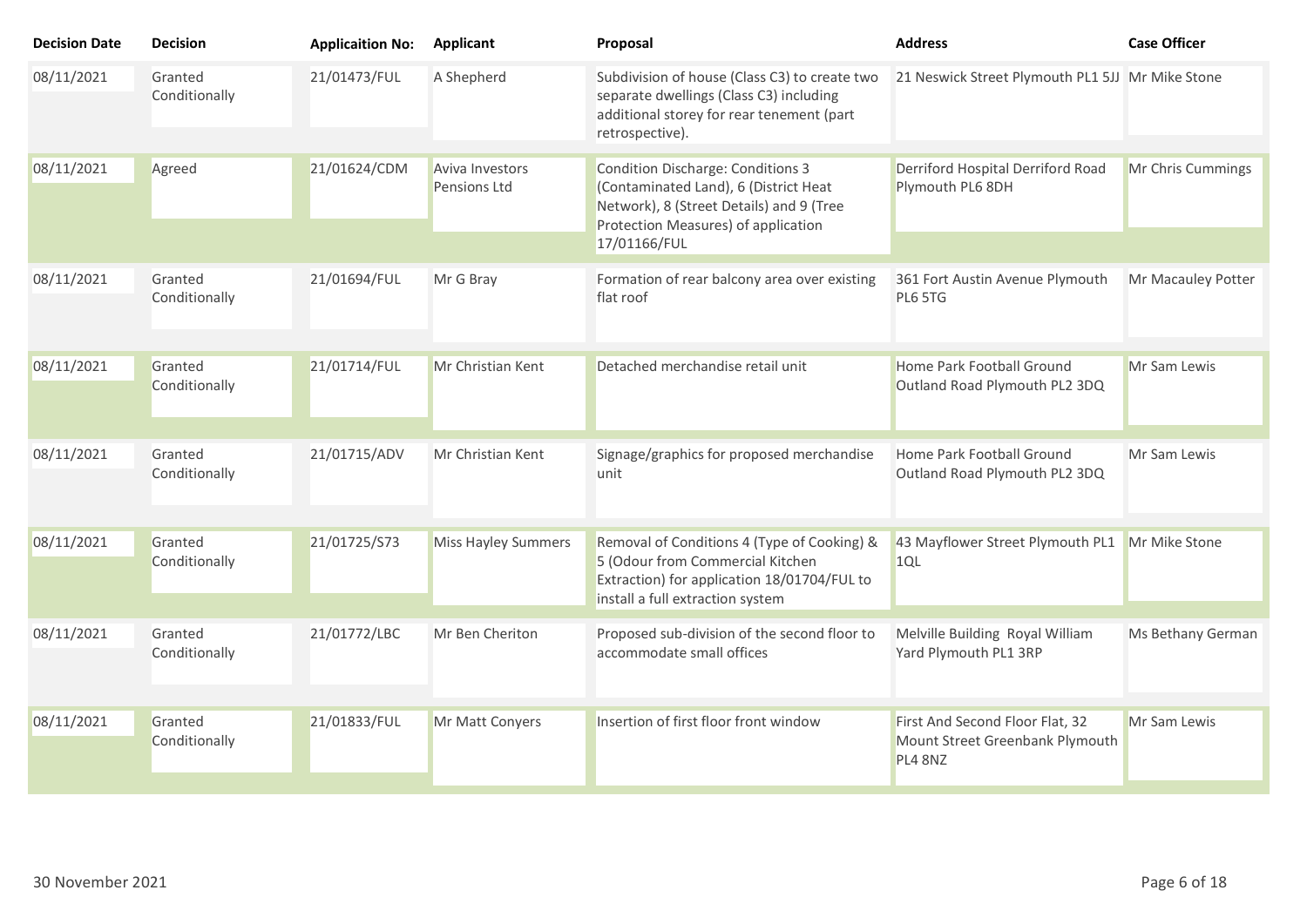| <b>Decision Date</b> | <b>Decision</b>          | <b>Applicaition No:</b> | <b>Applicant</b>    | Proposal                                                                                                                                                                                                                                                                                                                                                                                                                                                                                                                                | <b>Address</b>                                                       | <b>Case Officer</b> |
|----------------------|--------------------------|-------------------------|---------------------|-----------------------------------------------------------------------------------------------------------------------------------------------------------------------------------------------------------------------------------------------------------------------------------------------------------------------------------------------------------------------------------------------------------------------------------------------------------------------------------------------------------------------------------------|----------------------------------------------------------------------|---------------------|
| 08/11/2021           | Agreed                   | 21/01909/CDM            | TH UK & Ireland Ltd | Condition Discharge: Condition 8 of<br>application 21/00857/FUL                                                                                                                                                                                                                                                                                                                                                                                                                                                                         | 229 Tavistock Road Plymouth PL6<br>5US                               | Mr Chris King       |
| 09/11/2021           | <b>Split Decision</b>    | 21/00836/CDM            | Phil Rump           | Condition Discharge: Conditions 3 & 4 of<br>application 20/00201/FUL                                                                                                                                                                                                                                                                                                                                                                                                                                                                    | Chard Road Surgery, 63 Chard<br>Road Plymouth PL5 2EQ                | Mr Chris King       |
| 09/11/2021           | Granted<br>Conditionally | 21/01591/FUL            | Mr Andrew Vanstone  | Single storey lower ground floor extension<br>and porch                                                                                                                                                                                                                                                                                                                                                                                                                                                                                 | 61 Dayton Close Plymouth PL6 5DX Ms Isobel Fardon                    |                     |
| 09/11/2021           | Granted<br>Conditionally | 21/01684/FUL            | Mr Nigel Llewellyn  | Garage extension and porch (part-<br>retrospective)                                                                                                                                                                                                                                                                                                                                                                                                                                                                                     | 67 Budshead Road Plymouth PL5<br>2PI                                 | Mr Paul McConville  |
| 09/11/2021           | Refused                  | 21/01746/FUL            | Mr Tom May          | (Part retrospective) Rear balcony on existing<br>flat roof extension.                                                                                                                                                                                                                                                                                                                                                                                                                                                                   | 112 Underlane Plympton Plymouth Mr Macauley Potter<br><b>PL7 1QZ</b> |                     |
| 10/11/2021           | Granted<br>Conditionally | 21/01732/TPO            | Mr Mark Meryck      | Oak (T12) - Reduce the upper crown by 3.5m,<br>reduce lateral growth over road by 3.5m to<br>natural growth points. Yew (T13) - Reduce<br>the lateral growth by 2.5m to natural growth<br>points. Oak (T14) - Reduce the crown by<br>3.5m, reduce lateral growth by 4m to natural<br>growth points. Holm Oak (T15) - Reduce<br>vertical height by 3.5m, reduce lateral growth<br>by 3.5m over the road to natural growth<br>points. English Oak (T16) - Reduce laterally by<br>2.5-3m inline with footpath to natural growth<br>points. | Oakfield, Boringdon Hill Plymouth<br>PL7 4DN                         | Mrs Jane Turner     |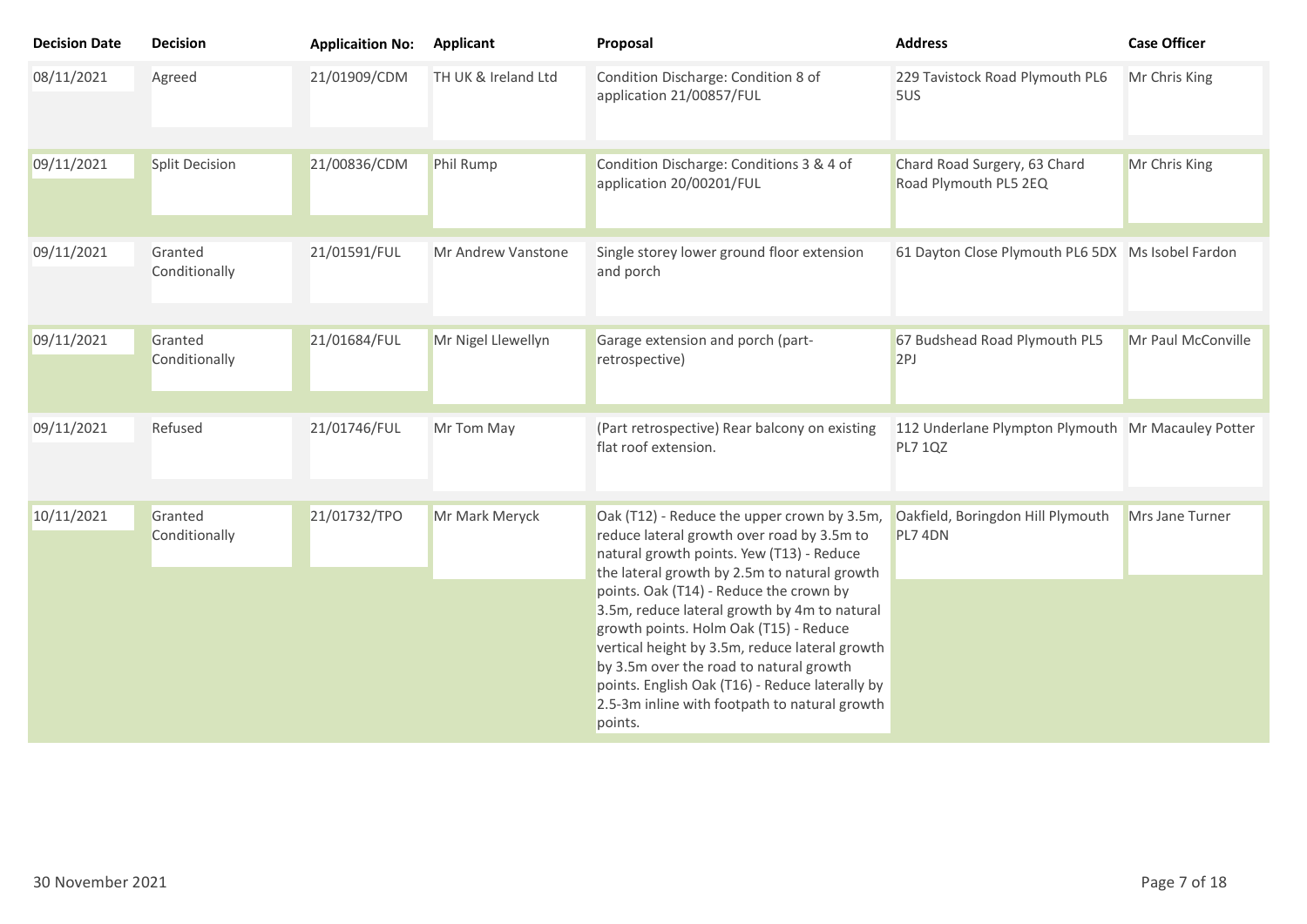| <b>Decision Date</b> | <b>Decision</b>            | <b>Applicaition No:</b> | <b>Applicant</b>  | Proposal                                                                                                                                                                                                                                                                                                                                                                                                                                                                                                                                                                                                                                                                                                                                                    | <b>Address</b>                                                  | <b>Case Officer</b> |
|----------------------|----------------------------|-------------------------|-------------------|-------------------------------------------------------------------------------------------------------------------------------------------------------------------------------------------------------------------------------------------------------------------------------------------------------------------------------------------------------------------------------------------------------------------------------------------------------------------------------------------------------------------------------------------------------------------------------------------------------------------------------------------------------------------------------------------------------------------------------------------------------------|-----------------------------------------------------------------|---------------------|
| 10/11/2021           | Granted<br>Conditionally   | 21/01812/TPO            | McCloud           | Beech (T1) - Crown reduce back to previous<br>topping points, height reduction of 3.5/4m<br>and reduce lateral canopy spreads back to<br>suitable growth points. Ash (T2) - Crown<br>reduce back to previous topping points and<br>height reduction of 3.5/4m.Beech (T3) -<br>Crown reduce back to previous topping<br>points, height reduction of 3.5/4m and<br>reduce lateral canopy spreads back to<br>suitable growth points. Beech (T4) - Crown<br>reduce back to previous topping points,<br>height reduction of 3m and reduce lateral<br>canopy spreads back to suitable growth<br>points. NB: All lateral growth reductions on<br>T1, T3 and T4 to be carried out in accordance<br>with the details in the submitted Tree<br>Pruning Specification. | Holtwood, Plymbridge Road<br>Plymouth PL6 7LF                   | Mrs Jane Turner     |
| 11/11/2021           | Granted Subject to<br>S106 | 21/00901/S73            | Aldi Stores Ltd   | Variation of Condition 4 of application<br>20/00622/S73 (approved under appeal<br>APP/N1160/W/20/3261471) to remove the<br>requirement to install bollards at one end of                                                                                                                                                                                                                                                                                                                                                                                                                                                                                                                                                                                    | 1 Galileo Close Plymouth PL7 4JW                                | Mr Chris King       |
|                      |                            |                         |                   | Torbridge Road                                                                                                                                                                                                                                                                                                                                                                                                                                                                                                                                                                                                                                                                                                                                              |                                                                 |                     |
| 11/11/2021           | Granted<br>Conditionally   | 21/01404/FUL            | Mr Steven Gaulder | Internal and external alterations inc. internal<br>partitions, new doorways, mechanical and<br>electrical plant and associated works                                                                                                                                                                                                                                                                                                                                                                                                                                                                                                                                                                                                                        | 20 The Barbican Plymouth PL1 2LS                                | Ms Bethany German   |
| 11/11/2021           | Granted<br>Conditionally   | 21/01405/LBC            | Mr Steven Gaulder | Internal and external alterations inc. internal<br>partitions, new doorways, mechanical and<br>electrical plant and associated works                                                                                                                                                                                                                                                                                                                                                                                                                                                                                                                                                                                                                        | 20 The Barbican Plymouth PL1 2LS                                | Ms Bethany German   |
| 11/11/2021           | Refused                    | 21/01669/FUL            | Mr Parker         | Demolition of existing garages and<br>construction of enlarged garage with<br>mezzanine floor.                                                                                                                                                                                                                                                                                                                                                                                                                                                                                                                                                                                                                                                              | Garages Serving No. 17 & No. 18<br>Kennel Hill Plymouth PL7 1QE | Mr Macauley Potter  |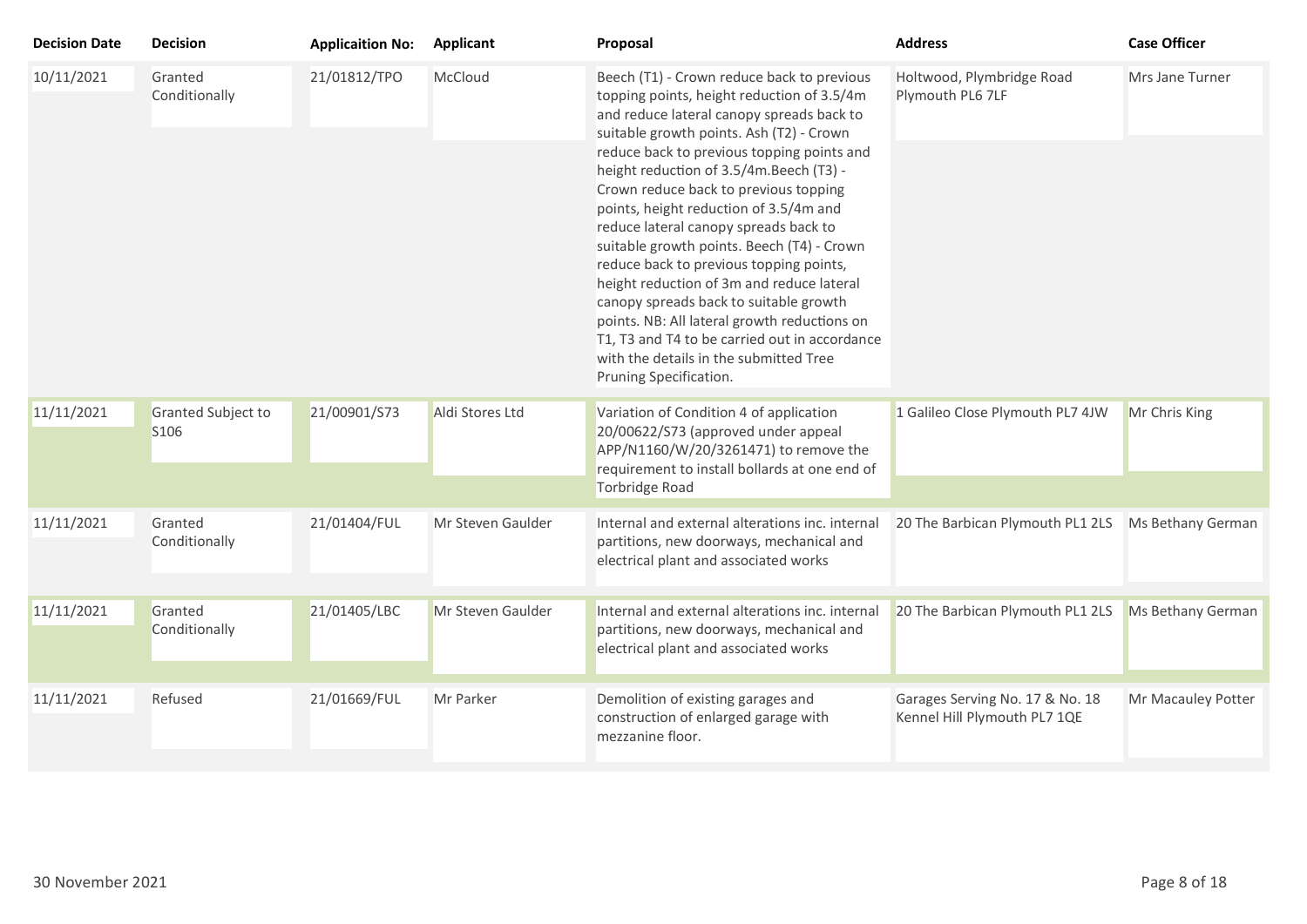| <b>Decision Date</b> | <b>Decision</b>            | <b>Applicaition No:</b> | <b>Applicant</b>           | Proposal                                                                                                                             | <b>Address</b>                                                                              | <b>Case Officer</b>     |
|----------------------|----------------------------|-------------------------|----------------------------|--------------------------------------------------------------------------------------------------------------------------------------|---------------------------------------------------------------------------------------------|-------------------------|
| 11/11/2021           | Granted<br>Conditionally   | 21/01722/FUL            | Couch                      | Change of use from dwellinghouse and<br>workshop to residential dwellinghouse<br>(retrospective)                                     | 322 Old Laira Road Plymouth PL3<br>6AQ                                                      | Ms Isobel Fardon        |
| 11/11/2021           | Granted<br>Conditionally   | 21/01728/LBC            | Mr Mike Fisher             | Colonnade works                                                                                                                      | Lyster Court, 2 Craigie Drive<br>Plymouth PL1 3JB                                           | Miss Amy Thompson       |
| 11/11/2021           | Granted<br>Conditionally   | 21/01845/FUL            | Mr & Mrs Turlej            | Single storey rear extension                                                                                                         | 47 Trelawny Road Plympton<br>Plymouth PL7 4LJ                                               | Ms Isobel Fardon        |
| 12/11/2021           | Granted<br>Conditionally   | 21/00722/FUL            | Plymouth City Council      | Re-development of youth and community<br>centre to provide 10no. residential dwellings<br>and associated works with vehicular access | Morley Youth & Community Centre Mrs Katie Saunders<br>Broadland Gardens Plymouth PL9<br>8TU |                         |
| 12/11/2021           | Granted Subject to<br>S106 | 21/00839/S73            | Charanna Properties<br>Ltd | Variation of Condition 1 (Approved Plans - to<br>amend elevational treatments and layouts) of<br>application 20/00577/FUL.           | 2 Armada Street Plymouth PL4 8LU                                                            | Ms Marie<br>Stainwright |
| 12/11/2021           | Agreed                     | 21/01350/CDM            | Sunita Burke               | Condition Discharge: Conditions 14 & 15 of<br>application 20/01240/REM                                                               | Phase 5, Saltram Meadow<br>Plymstock Plymouth                                               | Ms Marie<br>Stainwright |
| 12/11/2021           | Granted<br>Conditionally   | 21/01490/LBC            | Mr Steve Grocutt           | Installation of plant runs internally through<br>the building and new plant equipment.                                               | 20 The Barbican Plymouth PL1 2LS                                                            | Ms Bethany German       |
| 12/11/2021           | Granted<br>Conditionally   | 21/01663/FUL            | Mr Mark Bignell            | 4no individual external sleeping pods for<br>emergency overnight accommodation<br>(retrospective)                                    | Hamoaze House, George Street<br>Mount Wise Plymouth PL1 4JQ                                 | Mr Jon Fox              |
| 12/11/2021           | Granted<br>Conditionally   | 21/01665/LBC            | Mr Mark Bignell            | 4no individual external sleeping pods for<br>emergency overnight accommodation<br>(retrospective)                                    | Hamoaze House, George Street<br>Mount Wise Plymouth PL1 4JQ                                 | Mr Jon Fox              |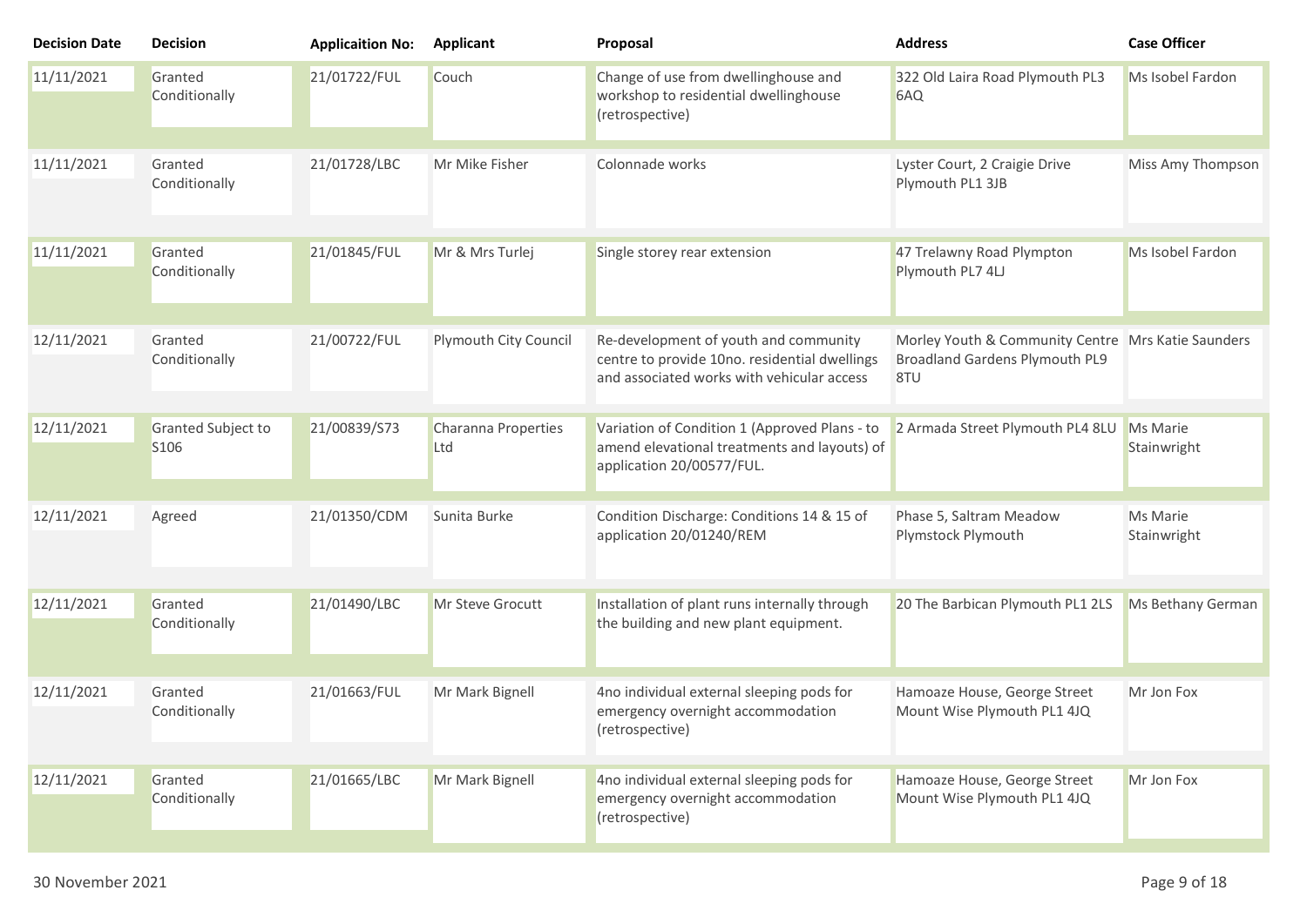| <b>Decision Date</b> | <b>Decision</b>          | <b>Applicaition No:</b> | <b>Applicant</b>      | Proposal                                                                                                                                                                                         | <b>Address</b>                                                                  | <b>Case Officer</b> |
|----------------------|--------------------------|-------------------------|-----------------------|--------------------------------------------------------------------------------------------------------------------------------------------------------------------------------------------------|---------------------------------------------------------------------------------|---------------------|
| 12/11/2021           | Granted<br>Conditionally | 21/01666/FUL            | Mr Findlay Black      | Porch (part retrospective)                                                                                                                                                                       | 4 Parade Road Plymouth PL5 2NJ                                                  | Ms Isobel Fardon    |
| 12/11/2021           | Granted<br>Conditionally | 21/01709/FUL            | Mr & Mrs Davies       | Raised deck and privacy screen to rear<br>garden area inc associated landscaping (re-<br>submission of 21/00869/FUL)                                                                             | 8 Almeria Court Plymouth PL7 1TX                                                | Mr Paul McConville  |
| 12/11/2021           | Granted<br>Conditionally | 21/01745/LBC            | Dr Penny Cooper       | Replacement windows and internal<br>alterations inc. demolition of external store                                                                                                                | 8 Beyrout Place Plymouth PL1 4QY                                                | Miss Emily Godwin   |
| 12/11/2021           | Granted<br>Conditionally | 21/01756/LBC            | Ms Jacqueline Berry   | Demolition and replacement of rear<br>tenement two-storey wall, replacement uPVC PL1 2RH<br>windows in rear first floor sun room, and<br>installation of rooflight in approved rear<br>extension | 18 Athenaeum Street Plymouth                                                    | Mr Sam Lewis        |
|                      |                          |                         |                       |                                                                                                                                                                                                  |                                                                                 |                     |
| 12/11/2021           | Granted<br>Conditionally | 21/01766/LBC            | Plymouth City Council | Installation of solar panels on flat roof areas,<br>(resubmission of approval 21/00077/LBC to<br>include external cable run from roof to<br>ground level on southern elevation)                  | Council House Armada Way<br>Plymouth PL1 2AA                                    | Mr Mike Stone       |
|                      |                          |                         |                       |                                                                                                                                                                                                  |                                                                                 |                     |
| 15/11/2021           | Granted<br>Conditionally | 21/00561/FUL            | Lauren Clatworthy     | Single storey ground floor extension inc.<br>removal of glazed conservatory fronting<br>Hartley Avenue.                                                                                          | 11 Hartley Avenue Plymouth PL3<br>5HP                                           | Mr Mike Stone       |
|                      |                          |                         |                       |                                                                                                                                                                                                  |                                                                                 |                     |
| 15/11/2021           | Granted<br>Conditionally | 21/01458/FUL            | Sophie Roberts        | Change of use from manager's<br>accommodation to a sheltered apartment for<br>an elderly person                                                                                                  | Flat 23, 18 Horn Cross Road<br>Plymouth PL9 9UD                                 | Mr Sam Lewis        |
|                      |                          |                         |                       |                                                                                                                                                                                                  |                                                                                 |                     |
| 15/11/2021           | Granted<br>Conditionally | 21/01792/FUL            | Mr John Cork          | Siting of a storage container                                                                                                                                                                    | Changing Rooms, Tothill Park<br>Lanhydrock Road Plymouth Mount<br>Gould PL4 9HG | Mr Mike Stone       |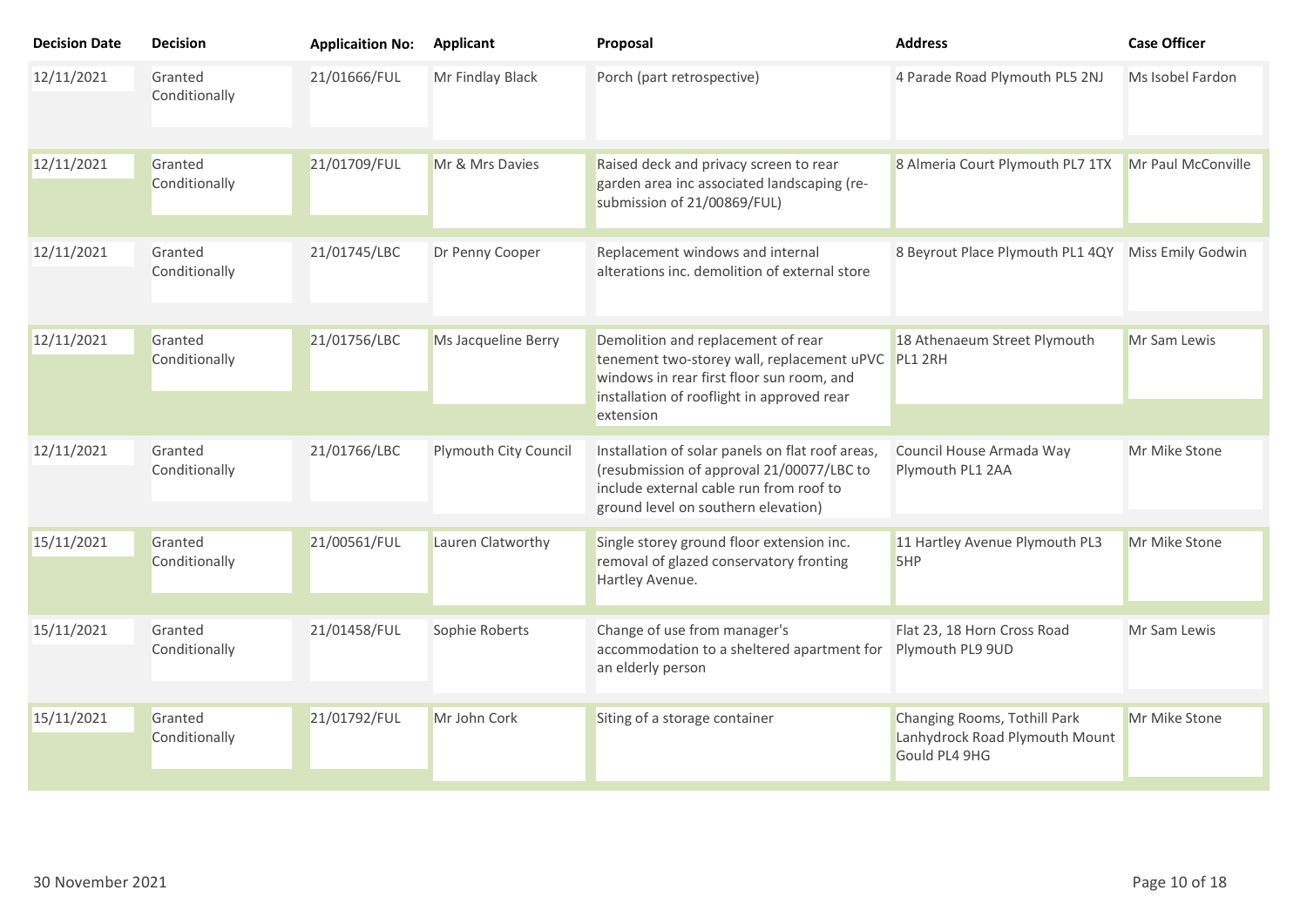| <b>Decision Date</b> | <b>Decision</b>                          | <b>Applicaition No:</b> | <b>Applicant</b>                                                                                                                                                             | Proposal                                                                                                                         | <b>Address</b>                                                                                                            | <b>Case Officer</b> |
|----------------------|------------------------------------------|-------------------------|------------------------------------------------------------------------------------------------------------------------------------------------------------------------------|----------------------------------------------------------------------------------------------------------------------------------|---------------------------------------------------------------------------------------------------------------------------|---------------------|
| 15/11/2021           | Granted<br>Conditionally                 | 21/01795/FUL            | Mr Matt Purnell                                                                                                                                                              | Single storey rear extension and attached<br>raised terrace                                                                      | 11 Sherford Road Plymouth PL9<br>8DQ                                                                                      | Miss Emily Godwin   |
| 15/11/2021           | Granted<br>Conditionally                 | 21/01817/FUL            | Mr R Paul                                                                                                                                                                    | Rear sunroom                                                                                                                     | 12 Charlbury Drive Plymouth PL9<br>7GD                                                                                    | Miss Emily Godwin   |
| 15/11/2021           | Agreed                                   | 21/01889/CDM            | Mr Robbie Brown                                                                                                                                                              | Condition Discharge: Condition 39 of<br>application 12/02027/OUT (Phase 13)                                                      | Land At Seaton Neighbourhood<br>Plymouth                                                                                  | Mr Chris Cummings   |
| 16/11/2021           | Granted<br>Conditionally                 | 20/00957/HAZ            | <b>Steven Phillips</b>                                                                                                                                                       | Hazardous substances consent for storage of<br>gasoline, kerosene and diesel - Variation to<br>approval 10/01067/HAZ             | Oakfield Terrace Road Cattedown<br>Plymouth PL4 ORY                                                                       | Mr Chris Cummings   |
| 16/11/2021           | Agreed                                   | 21/01596/CDM            | Mr Lee Le Marquand                                                                                                                                                           | Condition Discharge: Conditions 3, 4, 5, 6 & 7<br>of application 21/00776/FUL                                                    | Sir John Hunt Community Sports<br>College Wood View Learning<br><b>Community 51 Lancaster Gardens</b><br>Plymouth PL5 4AA | Mr Jon Fox          |
| 16/11/2021           | Refused                                  | 21/01733/FUL            | Mr David Bryan                                                                                                                                                               | Part single and part two-storey extension<br>with alterations and extension of single<br>storey extension to form a conservatory | 30 Frensham Avenue Plymouth PL6 Mr Paul McConville<br>7JN                                                                 |                     |
| 17/11/2021           | 21/01642/TPO<br>Granted<br>Conditionally | Mr Robert King          | Holm Oak (T1) - Reduce mid to lower crown<br>branches on east and west sides by 2-3m<br>(nearest growth point) cuts, where possible<br>not to exceed 75mm diameter. Up to 1m | 17 Long Down Gardens Plymouth<br><b>PL6 8SB</b>                                                                                  | <b>Emily Browne</b>                                                                                                       |                     |
|                      |                                          |                         |                                                                                                                                                                              | (nearest growth point) cuts may be removed<br>to balance, by discretion of the tree surgeon.                                     |                                                                                                                           |                     |
| 17/11/2021           | Granted<br>Conditionally                 | 21/01747/TPO            | Mrs Janette Cooper                                                                                                                                                           | Copper Beech - reduce crown by 1m to<br>previous pruning points.                                                                 | 2 St Lawrence Road Plymouth PL4<br>6HN                                                                                    | Mr Chris Dawson     |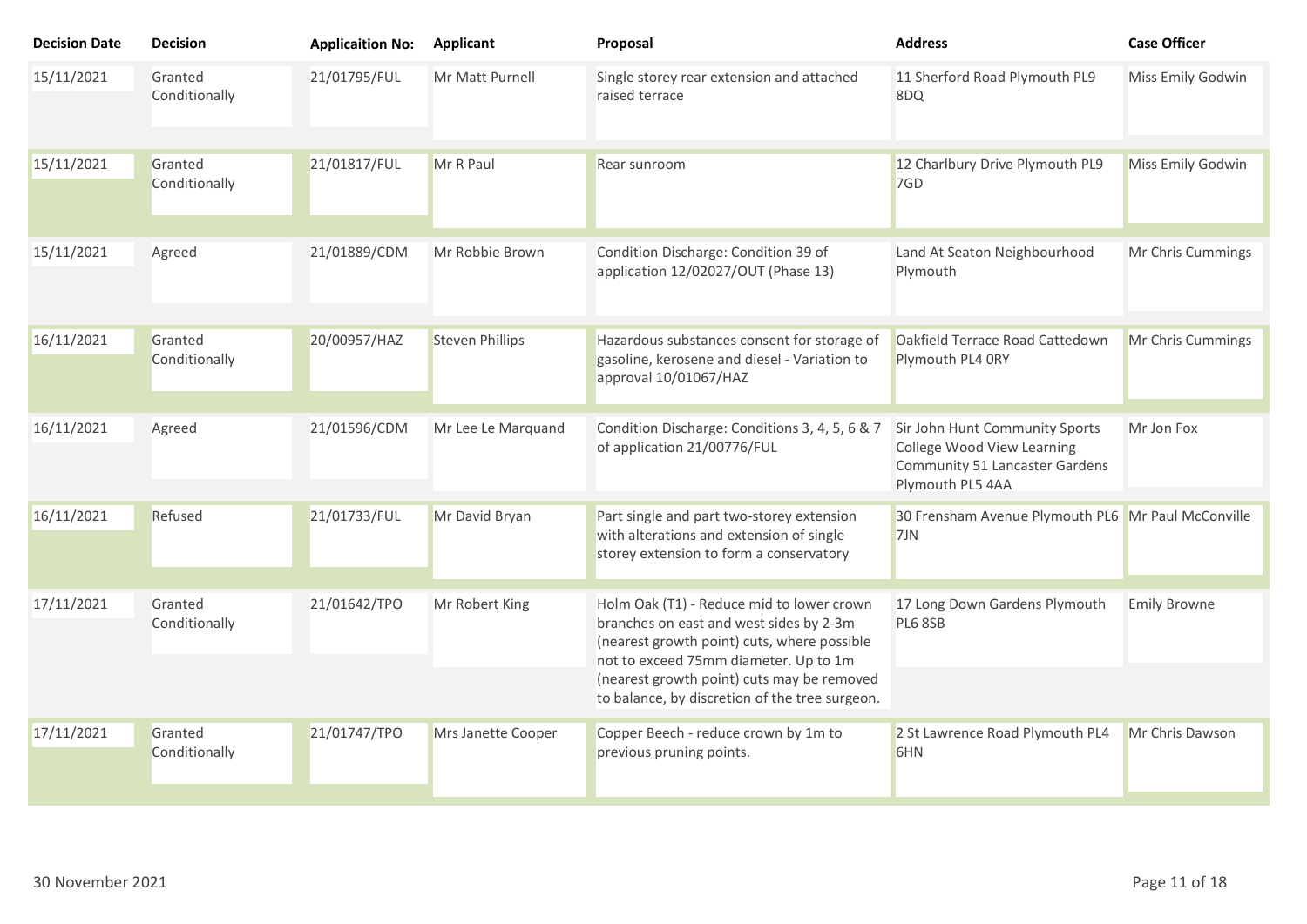| <b>Decision Date</b> | <b>Decision</b>          | <b>Applicaition No:</b> | <b>Applicant</b>      | Proposal                                                                                                                                                                                                                                                                | <b>Address</b>                                             | <b>Case Officer</b>  |
|----------------------|--------------------------|-------------------------|-----------------------|-------------------------------------------------------------------------------------------------------------------------------------------------------------------------------------------------------------------------------------------------------------------------|------------------------------------------------------------|----------------------|
| 17/11/2021           | Granted<br>Conditionally | 21/01805/TCO            | Mr Davidson           | Willow (previously identified as Eucalyptus)<br>(T1) - Re-pollard to previous points. Magnolia<br>(T2) - Reduce crown by 1.5m all round.                                                                                                                                | 13 Fitzroy Terrace Fitzroy Road<br>Plymouth PL1 5PX        | Mr Chris Dawson      |
| 17/11/2021           | Granted<br>Conditionally | 21/01859/TCO            | Mr Shannon            | T1 - Crab Apple: Re-pollard as part of routine<br>maintenance as tree encroaches over<br>driveway                                                                                                                                                                       | 8 St Michaels Terrace Plymouth<br><b>PL1 4QG</b>           | <b>Emily Browne</b>  |
| 18/11/2021           | Granted<br>Conditionally | 21/01497/FUL            | Isy Grigg             | Rear extension and raised terrace                                                                                                                                                                                                                                       | 6 Shearwood Close Plymouth PL7<br>4PU                      | Mr Macauley Potter   |
| 18/11/2021           | Granted<br>Conditionally | 21/01557/FUL            | Mrs L Harding         | Replacement of existing hospital hotel<br>building with the construction of 2no<br>buildings to provide further accommodation<br>for patients, carers, relatives and healthcare<br>professionals together with a new site access,<br>associated parking and landscaping | 7 Blunts Lane Plymouth PL6 8BE                             | Mr Chris King        |
| 18/11/2021           | Granted<br>Conditionally | 21/01677/FUL            | Mr Gary Harris        | Hardstand and dropped kerb                                                                                                                                                                                                                                              | 56 Aylesbury Crescent Plymouth<br>PL5 4HX                  | Ms Isobel Fardon     |
| 18/11/2021           | Refused                  | 21/01764/FUL            | Mr Gary Bailey        | Single storey front extension (retrospective)<br>and proposed raised terrace.                                                                                                                                                                                           | 176 Plymouth Road Plymouth PL7<br>4NR                      | Mr Macauley Potter   |
| 18/11/2021           | Agreed                   | 21/01800/CDM            | Plymouth City Council | Condition discharge Conditon 35 (Surface<br>Water Drainage) of application 19/00891/FUL<br>to amend drainage details                                                                                                                                                    | Norwich Union House 2 St<br>Andrews Cross Plymouth PL1 1DN | Mr Alistair Wagstaff |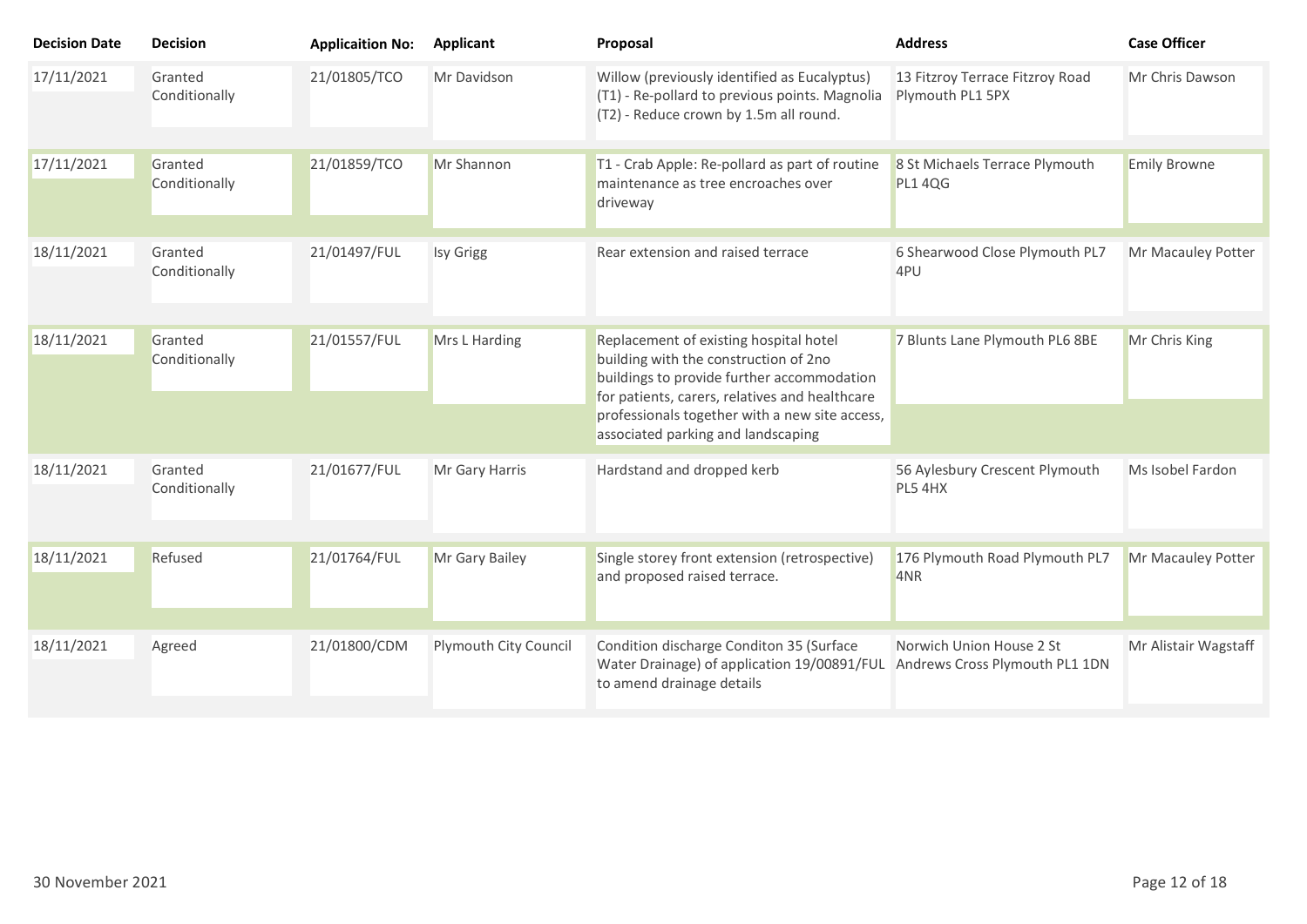| <b>Decision Date</b> | <b>Decision</b>          | <b>Applicaition No:</b> | <b>Applicant</b>      | Proposal                                                                                                                                                                                                                                                                                                                                                                                                                                                                                                                                                                                                                                                                                                                                                                                                                                                                                                                                                                                                                                                                                                                                                                                                                                                                                            | <b>Address</b>                  | <b>Case Officer</b> |
|----------------------|--------------------------|-------------------------|-----------------------|-----------------------------------------------------------------------------------------------------------------------------------------------------------------------------------------------------------------------------------------------------------------------------------------------------------------------------------------------------------------------------------------------------------------------------------------------------------------------------------------------------------------------------------------------------------------------------------------------------------------------------------------------------------------------------------------------------------------------------------------------------------------------------------------------------------------------------------------------------------------------------------------------------------------------------------------------------------------------------------------------------------------------------------------------------------------------------------------------------------------------------------------------------------------------------------------------------------------------------------------------------------------------------------------------------|---------------------------------|---------------------|
| 18/11/2021           | Granted<br>Conditionally | 21/01887/TPO            | Mr Henry Smith        | Compartment 2Sycamore (T0385) - Fell due<br>to basal decay. Sycamore (T0386) - Remove<br>dead western stem (already fallen so no work<br>required - owner advised to carefully remove<br>soil to restore original ground<br>level). Sycamore (T0387) - Reduce western<br>lateral branches back away from building by<br>upto 2m to give 2m clearance, cutting no<br>greater than 75mm to natural growth points.<br>Sycamore (T0388) - Reduce western lateral<br>branches back away from building by upto<br>2m to give 2m clearance, cutting no greater<br>than 75mm to natural growth<br>points.Sycamore (T4) - Crown lift lower<br>lateral branches on western side by removing<br>branches at 4m height back to the stem<br>cutting no greater than 150mm, mid crown of<br>the canopy area reduce in by 2m laterally and<br>cutting no greater than 75mm.Compartment<br>1Sycamore (T1) - reduce lateral branches by<br>1m on all sides no height reduction required<br>(amendment agreed with owners 9/11/21).<br>Sycamores (T2 and T3) - Crown reduction<br>vertical height by 1.5m, lateral by 0.5m on all<br>sides (NB: T3 unlikely to be old enough to be<br>covered by TPO) Hawthorn Hedge (H1) - Trim<br>and reduce by up to 0.5m vertical height and<br>lateral (NB: not covered by TPO). | 94 Barton Road Plymouth PL9 9RQ | Mrs Jane Turner     |
| 18/11/2021           | Granted<br>Conditionally | 21/01891/TCO            | Plymouth City Council | T1 Grey Willow - fell (growing close to historic Former Battery Site Devils Point<br>wall)T2 Holly - fell (growing close to historic<br>wall)T3 Holm Oak - fell (growing on historic<br>wall)T5 Field Maple - fell (in decline).T6, T7<br>and T8 Turkey Oak - crown raise to 1.5m<br>above ground level. T9 and T10 Rowan -<br>deadwood (exempt work)T11 Rowan - fell (in<br>decline)                                                                                                                                                                                                                                                                                                                                                                                                                                                                                                                                                                                                                                                                                                                                                                                                                                                                                                               | Plymouth Devon PL1 3PA          | <b>Emily Browne</b> |
|                      |                          |                         |                       |                                                                                                                                                                                                                                                                                                                                                                                                                                                                                                                                                                                                                                                                                                                                                                                                                                                                                                                                                                                                                                                                                                                                                                                                                                                                                                     |                                 |                     |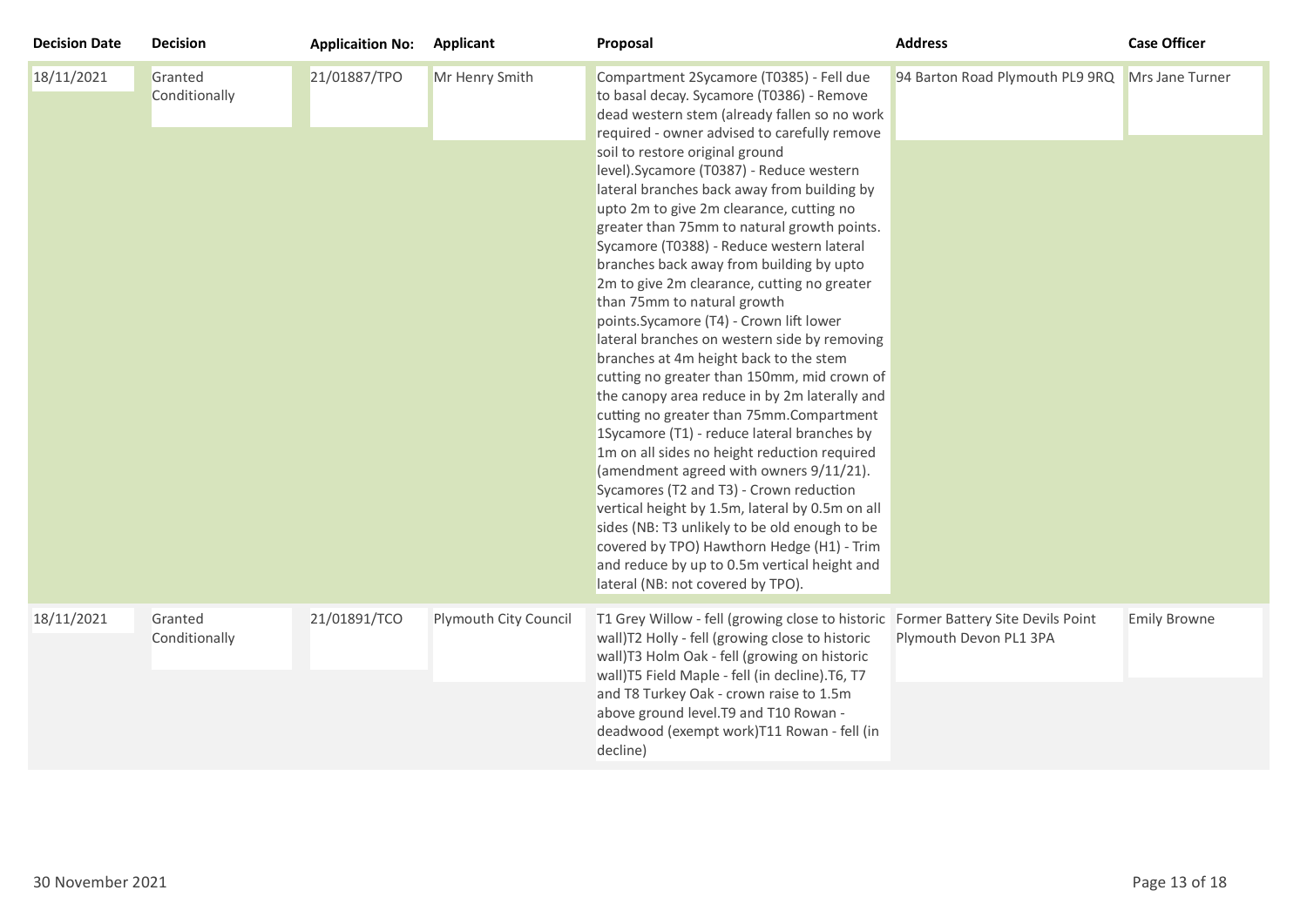| <b>Decision Date</b> | <b>Decision</b>          | <b>Applicaition No:</b> | Applicant            | Proposal                                                                                                                                                                   | <b>Address</b>                                                                                  | <b>Case Officer</b> |
|----------------------|--------------------------|-------------------------|----------------------|----------------------------------------------------------------------------------------------------------------------------------------------------------------------------|-------------------------------------------------------------------------------------------------|---------------------|
| 19/11/2021           | Granted<br>Conditionally | 21/01706/FUL            | Mr P Smith           | (Retrospective) Use of previously approved<br>two-storey side extension as self-contained<br>annexe, raised rear decking with timber stair<br>access to lower garden area. | 47 Dayton Close Plymouth PL6 5DX Mr Macauley Potter                                             |                     |
| 19/11/2021           | Granted<br>Conditionally | 21/01744/FUL            | A & K Purrell & None | Single storey rear extension, replacement<br>porch and garage (with canopy) and window<br>alterations                                                                      | 11 Home Park Plymouth PL2 1BQ                                                                   | Miss Emily Godwin   |
| 19/11/2021           | Granted<br>Conditionally | 21/01903/FUL            | Nigel Yarham         | Addition of external wall insulation; plus<br>renewed rainwater goods, windows and<br>canopies                                                                             | 2 - 48 Boons Place Plymouth PL1<br>5DW                                                          | Mr Sam Lewis        |
| 22/11/2021           | Granted<br>Conditionally | 21/01752/FUL            | Mr Alistair Stubbs   | Two-storey side extension                                                                                                                                                  | 14 Hooksbury Avenue Plymouth<br>PL7 1XW                                                         | Ms Isobel Fardon    |
| 22/11/2021           | Granted<br>Conditionally | 21/01770/FUL            | Mr Peter Compton     | Two-storey side / rear extension, single<br>storey rear extension and first floor rear<br>balcony.                                                                         | 36 Priory Drive Plymouth PL7 1PU                                                                | Mr Macauley Potter  |
| 22/11/2021           | Granted<br>Conditionally | 21/01854/FUL            | Mr Andrew Hodges     | Garden store and workshop inc. removal of<br>existing garage                                                                                                               | 12 Westway Church Hill Road<br>Plymouth PL9 9RL                                                 | Miss Emily Godwin   |
| 22/11/2021           | Agreed                   | 21/02023/CDM            | <b>Bob Fish</b>      | Condition Discharge: Condition 19 of<br>application 19/00133/FUL                                                                                                           | North Prospect Phase 4 Dingle<br>Road, Laurel Road, Rosedown<br>Avenue And Myrtleville Plymouth | Mr Chris King       |
| 23/11/2021           | Agreed                   | 18/00907/CDM            | Mr Tony Hopwood      | Condition Discharge: Conditions 8, 9, 10, 11,<br>12, 13, 14 & 19 of application 17/01684/OUT                                                                               | Home Park Football Ground<br>Outland Road Plymouth PL2 3DQ                                      | Mr Chris King       |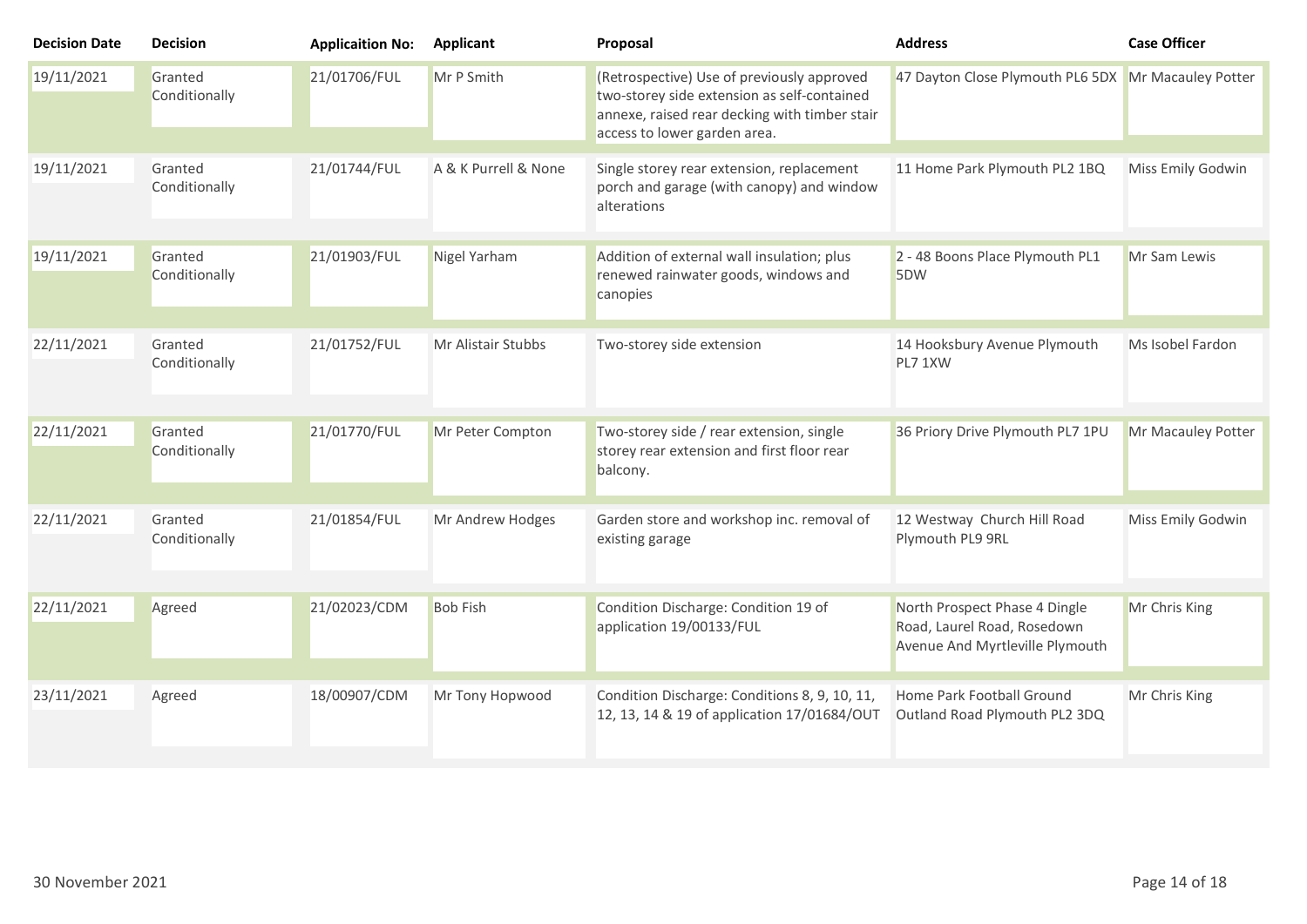| <b>Decision Date</b> | <b>Decision</b>          | <b>Applicaition No:</b> | <b>Applicant</b>              | Proposal                                                                                                                                                                         | <b>Address</b>                                                                     | <b>Case Officer</b> |
|----------------------|--------------------------|-------------------------|-------------------------------|----------------------------------------------------------------------------------------------------------------------------------------------------------------------------------|------------------------------------------------------------------------------------|---------------------|
| 23/11/2021           | Granted<br>Conditionally | 21/01730/FUL            | Mr Simon Allen                | Ground floor rear extension with lower<br>ground floor garden room and rear raised<br>terrace.                                                                                   | 6 Chelwood Grove Plymouth PL7<br>2AX                                               | Mr Macauley Potter  |
| 23/11/2021           | Granted<br>Conditionally | 21/01776/TPO            | Mrs Hiscocks                  | 2x Sycamore (T1 & T2) - Reduce crown spread<br>on southern side by 2-2.5m.                                                                                                       | St Marys Church Market Road<br>Plymouth PL7 1QW                                    | <b>Emily Browne</b> |
| 23/11/2021           | Agreed                   | 21/02047/CDC            | Mark Mun                      | Compliance with conditions of application<br>17/01384/FUL                                                                                                                        | 14 Hazelwood Crescent Plymouth<br>PL9 8BL                                          | Mr Chris King       |
| 24/11/2021           | <b>Split Decision</b>    | 20/01042/CDC            | Amy Crisp                     | Confirmation of compliance with conditions<br>for application 15/01956/FUL.                                                                                                      | North Prospect Phase 3,<br>Wordsworth Road/Wordsworth<br>Crescent Plymouth PL2 2NE | Mr Chris King       |
| 24/11/2021           | <b>Split Decision</b>    | 20/01671/CDM            | Mrs Amy Crisp                 | Condition Discharge: Conditions 10, 21 & 31<br>of application 15/01956/FUL                                                                                                       | North Prospect Phase 3,<br>Wordsworth Road/Wordsworth<br>Crescent Plymouth PL2 2NE | Mr Chris King       |
| 24/11/2021           | Granted<br>Conditionally | 21/01294/LBC            | <b>Tobias Stevens-Fleming</b> | Installation of gas pipe, requiring lifting of<br>cobbles on White Lane and drilling through<br>exterior wall                                                                    | Flat 2, 6 White Lane Plymouth PL1 Mr Sam Lewis<br>2LP                              |                     |
| 24/11/2021           | Granted<br>Conditionally | 21/01664/FUL            | Mr & Mrs P Rhodes             | New parking and turning area as extension to<br>existing driveway (part retrospective)                                                                                           | 9 Dunclair Park Plymouth PL3 6DJ                                                   | Ms Isobel Fardon    |
| 24/11/2021           | Granted<br>Conditionally | 21/01759/TPO            | Mr Richard Foot               | T1 Pine - remove crossing branch from<br>southern side and reduce tips of lateral<br>branches on northern side by 1.5mT2<br>Sycamore - remove dead ivy (consent not<br>required) | 2 Treverbyn Close Plymouth PL7<br>4RJ                                              | <b>Emily Browne</b> |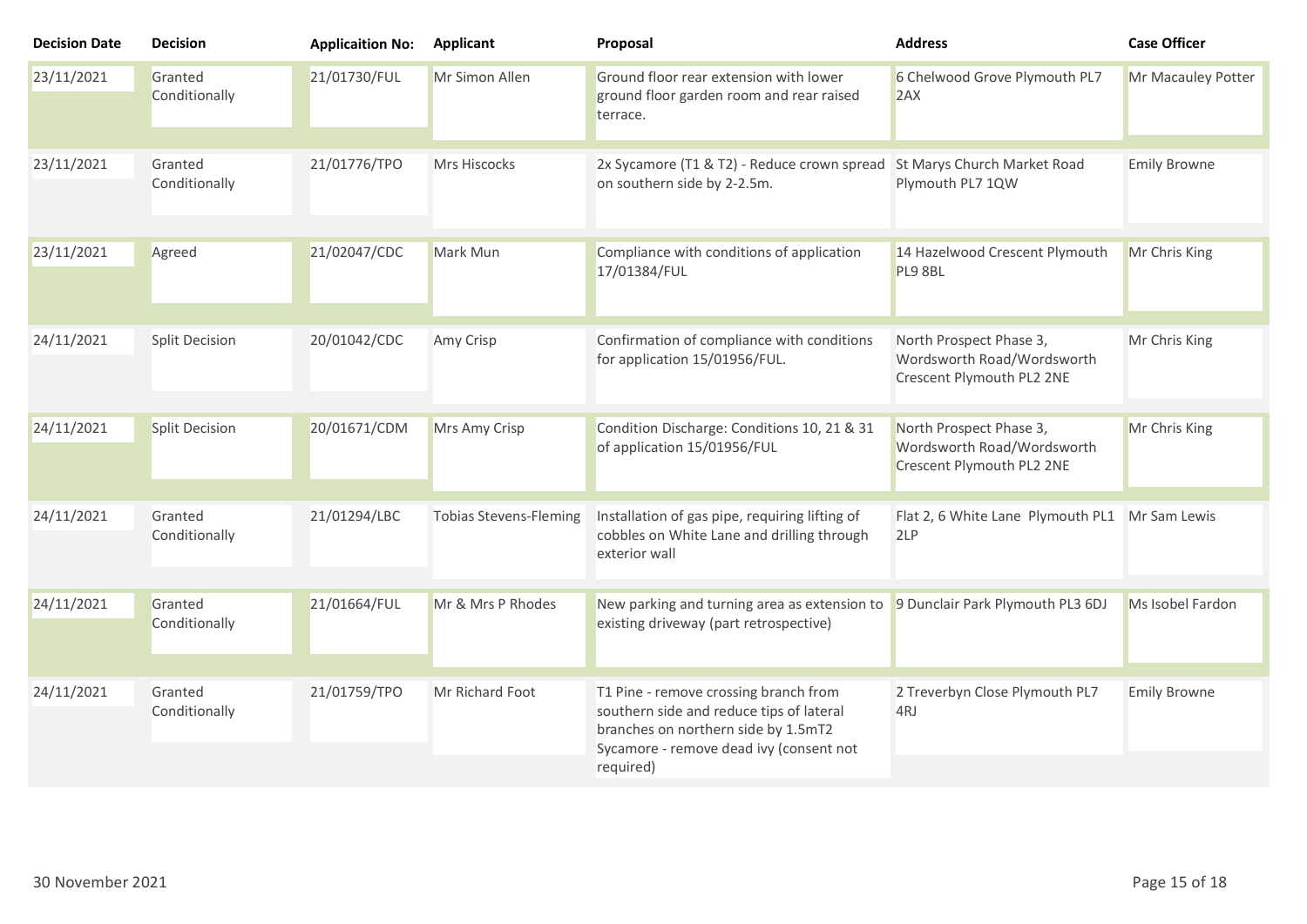| <b>Decision Date</b> | <b>Decision</b>          | <b>Applicaition No:</b> | <b>Applicant</b> | Proposal                                                                                                                | <b>Address</b>                                                    | <b>Case Officer</b> |
|----------------------|--------------------------|-------------------------|------------------|-------------------------------------------------------------------------------------------------------------------------|-------------------------------------------------------------------|---------------------|
| 24/11/2021           | Granted<br>Conditionally | 21/01804/FUL            | Mr Neil Sharpe   | Single storey front extension                                                                                           | 5 Walnut Drive Plymouth PL7 2ZD                                   | Mr Macauley Potter  |
| 24/11/2021           | Granted<br>Conditionally | 21/01844/TPO            | Mr Kevin Roberts | Ash - Fell as dead.                                                                                                     | 5 Tresluggan Road Plymouth PL5<br>1RJ                             | <b>Emily Browne</b> |
| 24/11/2021           | Granted<br>Conditionally | 21/01851/FUL            | Mr & Mrs A Dunn  | Two-storey rear extension, side and rear<br>raised terrace and changes to fenestration.                                 | Meadow Cottage Stag Lane<br>Plymouth PL9 8JA                      | Mr Mike Stone       |
| 24/11/2021           | Granted<br>Conditionally | 21/01853/TCO            | Mrs Yvonne Hick  | Conifer Trees - Fell as overgrown and growing<br>into the Beech Tree.                                                   | The Russells, Old Warleigh Lane<br>Plymouth PL5 4ND               | <b>Emily Browne</b> |
| 24/11/2021           | Granted<br>Conditionally | 21/01856/TCO            | Cookney          | Ash (T1) - Fell due to ash dieback. Bay Hedge<br>(G1) - Reduce in height to approximately 12ft. Avenue Plymouth PL3 4SP | 1 Mannamead Rise Mannamead                                        | <b>Emily Browne</b> |
| 24/11/2021           | Agreed                   | 21/02034/CDC            | Mr Peter Burford | Confirmation of compliance with condition 2<br>of application 94/00116/FUL.                                             | 4 Greenbank Greenbank Road<br>Plymouth PL4 8QH                    | Mr Mike Stone       |
| 25/11/2021           | Granted<br>Conditionally | 21/00931/FUL            | Mr Tim Marks     | Erection of a permanent modular office<br>building to replace 3no. temporary buildings                                  | Land At Devonport Efw Chp Facility<br>Creek Road Plymouth PL5 1FL | Mr Simon Osborne    |
| 25/11/2021           | Granted<br>Conditionally | 21/01383/ADV            | Mr Trevor Worth  | Non-illuminated folded aluminium panel sign<br>(retrospective)                                                          | 246 Dean Cross Road Plymouth<br>PL9 7AZ                           | Miss Emily Godwin   |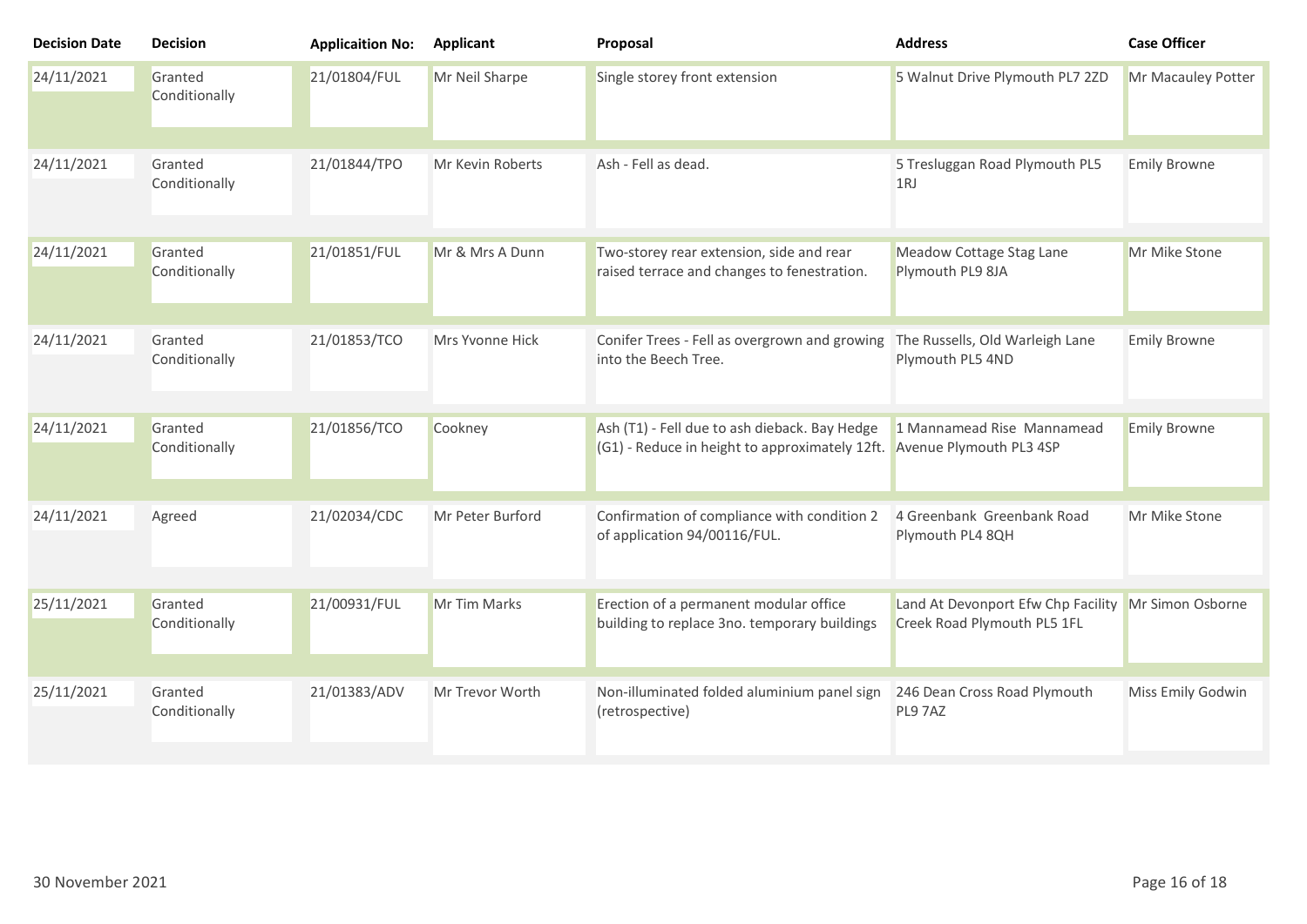| <b>Decision Date</b> | <b>Decision</b>          | <b>Applicaition No:</b> | Applicant                         | Proposal                                                                                                                                                                                                    | <b>Address</b>                                                              | <b>Case Officer</b>      |
|----------------------|--------------------------|-------------------------|-----------------------------------|-------------------------------------------------------------------------------------------------------------------------------------------------------------------------------------------------------------|-----------------------------------------------------------------------------|--------------------------|
| 25/11/2021           | Granted<br>Conditionally | 21/01564/FUL            | Secretary of State for<br>Defence | Upgrading of mechanical transport fuel<br>installation (MTFI); dismantle and remove<br>existing underground ground tanks and<br>overground installations and replace with a<br>new modern above ground tank | Mtfi Facility, Royal Citadel Hoe<br>Road Plymouth PL1 2PD                   | Mr Jonathan Helm         |
| 25/11/2021           | Granted<br>Conditionally | 21/01799/FUL            | Eric Distin                       | Conversion of existing garage to staff room<br>and office                                                                                                                                                   | 11 Brest Road Plymouth PL6 5XN                                              | Mr Macauley Potter       |
| 25/11/2021           | Granted<br>Conditionally | 21/01886/FUL            | Mr Michael Caffyn-<br>Parsons     | Addition of 1no. letting room in existing 6-<br>bed HMO (Class C4) to form 7-bed HMO (Sui<br>Generis) (retrospective)                                                                                       | 234 North Road West Plymouth<br>PL1 5DE                                     | Mr Sam Lewis             |
| 25/11/2021           | Agreed                   | 21/01939/CDM            | Mr Brisco                         | Condition Discharge: Condition 4 of<br>application 21/00296/S73                                                                                                                                             | Annex Of Longreach House Hartley Mr Sam Lewis<br>Road Plymouth PL3 5LW      |                          |
| 25/11/2021           | Agreed                   | 21/01980/CDM            | Mr I Sleep                        | Condition Discharge: Conditions 3 & 5 of<br>application 21/00158/FUL                                                                                                                                        | Laira Wharf Boatyard Finnigan<br>Road Plymouth PL4 OSR                      | Mr Sam Lewis             |
| 25/11/2021           | Agreed                   | 21/02026/CDM            | Mr Colin McBride                  | Condition Discharge: Condition 14 of<br>application 21/00989/S73                                                                                                                                            | Babbage Building University Of<br>Plymouth Drake Circus Plymouth<br>PL4 8AA | Miss Katherine<br>Graham |
| 26/11/2021           | Agreed                   | 21/00983/CDM            | Mr David Ridley                   | Condition Discharge: Conditions 8 (Retaining<br>Walls) and 17 (Cycle Provision - Amenity<br>Space) for applicaiton 15/00958/REM                                                                             | "Sherford New Community" Land<br>South/Southwest Of A38<br>Plymouth         | Mr Tom French            |
| 26/11/2021           | Granted<br>Conditionally | 21/01820/FUL            | Mr Jonathon Kingdom               | Proposed rear first floor balcony                                                                                                                                                                           | 73 Windermere Crescent Plymouth Mr Macauley Potter<br>PL6 5HX               |                          |